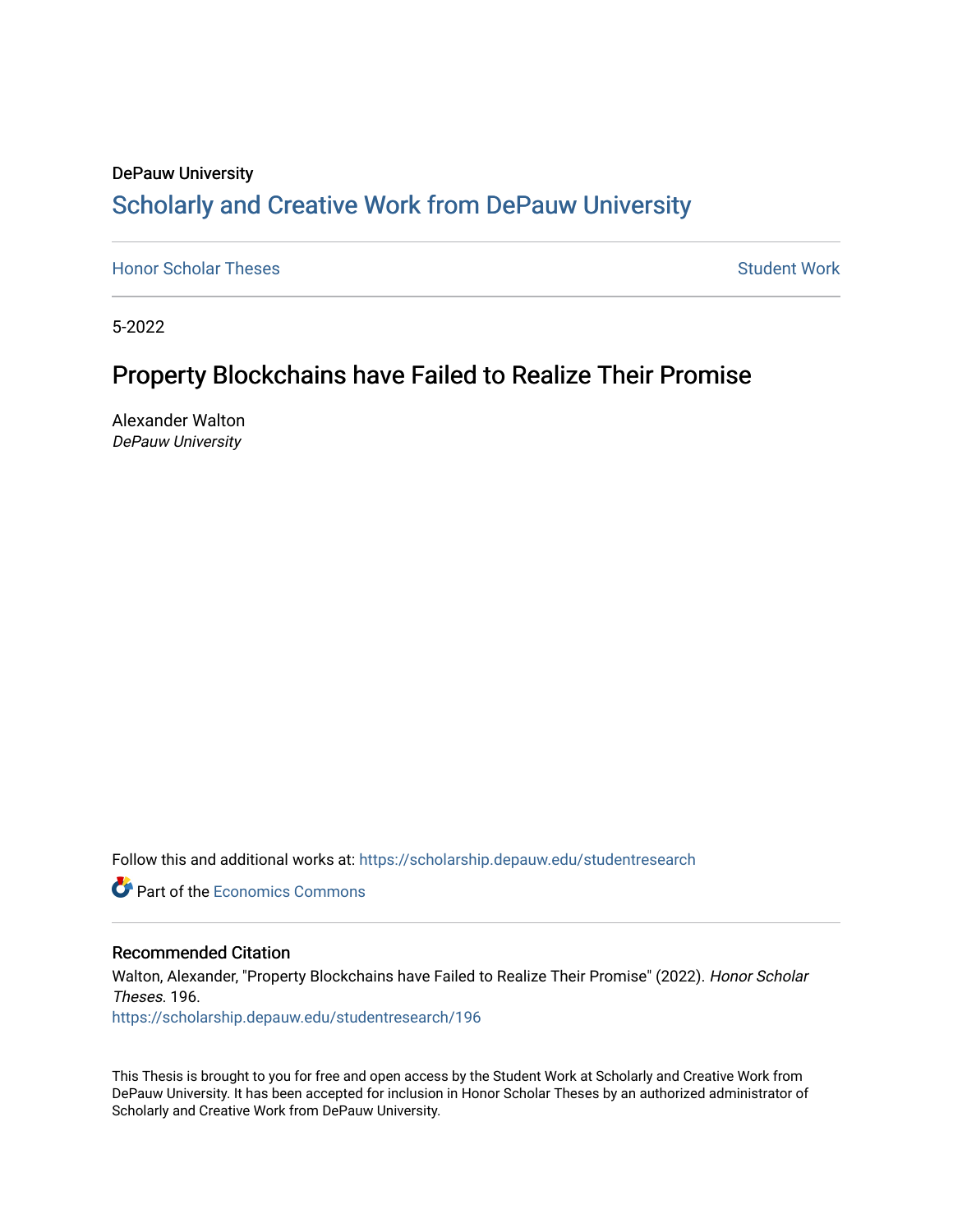# Property Blockchains have Failed to Realize Their Promise

Alexander Walton

DePauw University

Honors Scholar Program, Class of 2022

Professor Humberto Barreto

Professor Monica Fennel, Professor Khadija Stewart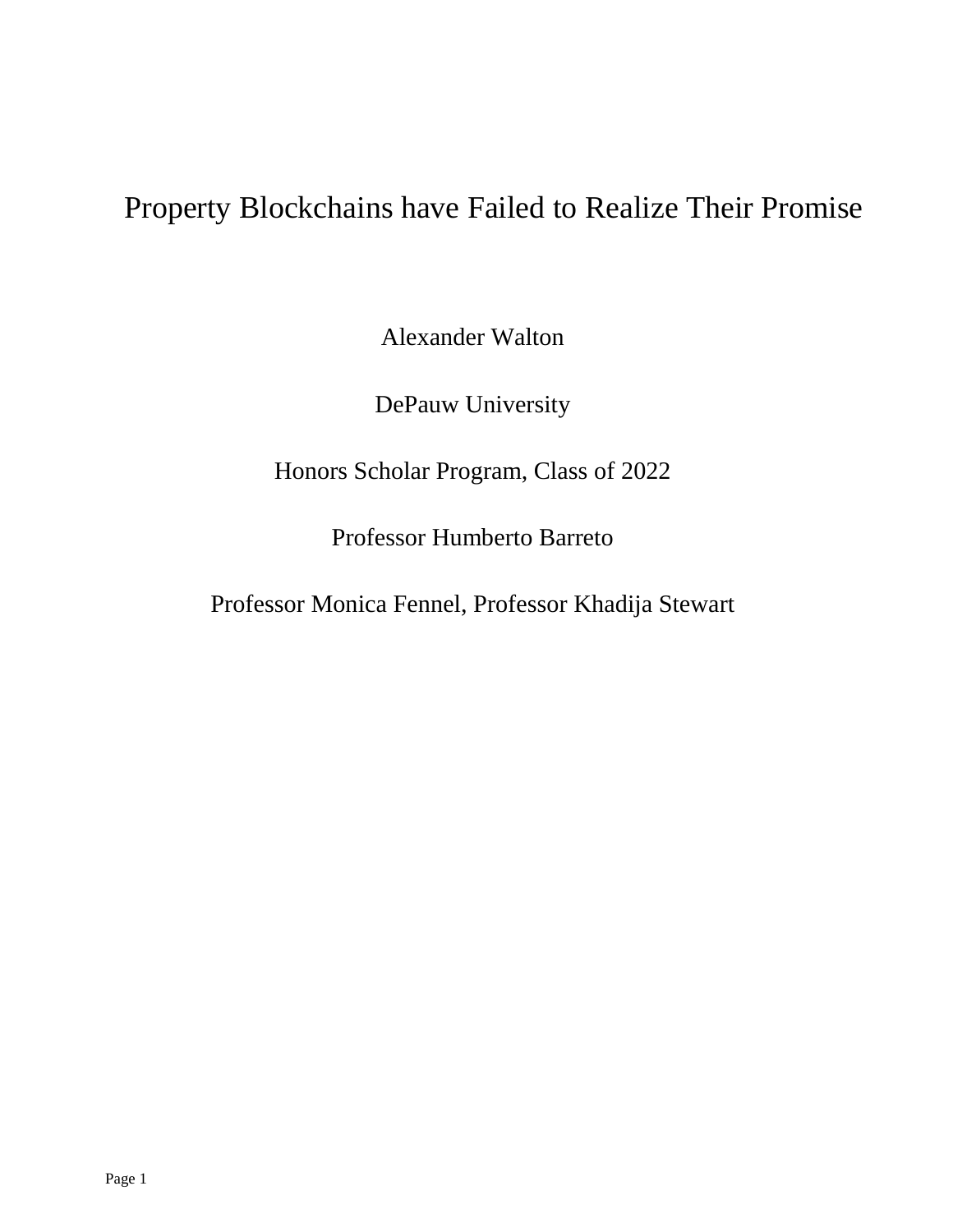#### **Abstract**

*We analyze the introduction of blockchain technology in the U.S. home sales market. The introduction of blockchain technology into the real estate industry has failed to meet high expectations to streamline operations and reduce costs. Required legal changes in the management of property deeds, high investment costs and unproven technology met resistance in a fragmented industry with many players, some holding monopoly control. Many parties in the complex chain of real estate transactions have resisted the natural Schumpeterian wave of creative destruction which, at the macro level, should bring huge savings. At the micro level, title insurers have the most to lose if a decentralized 'trustless' chain is created, since they extract high rents as middlemen.*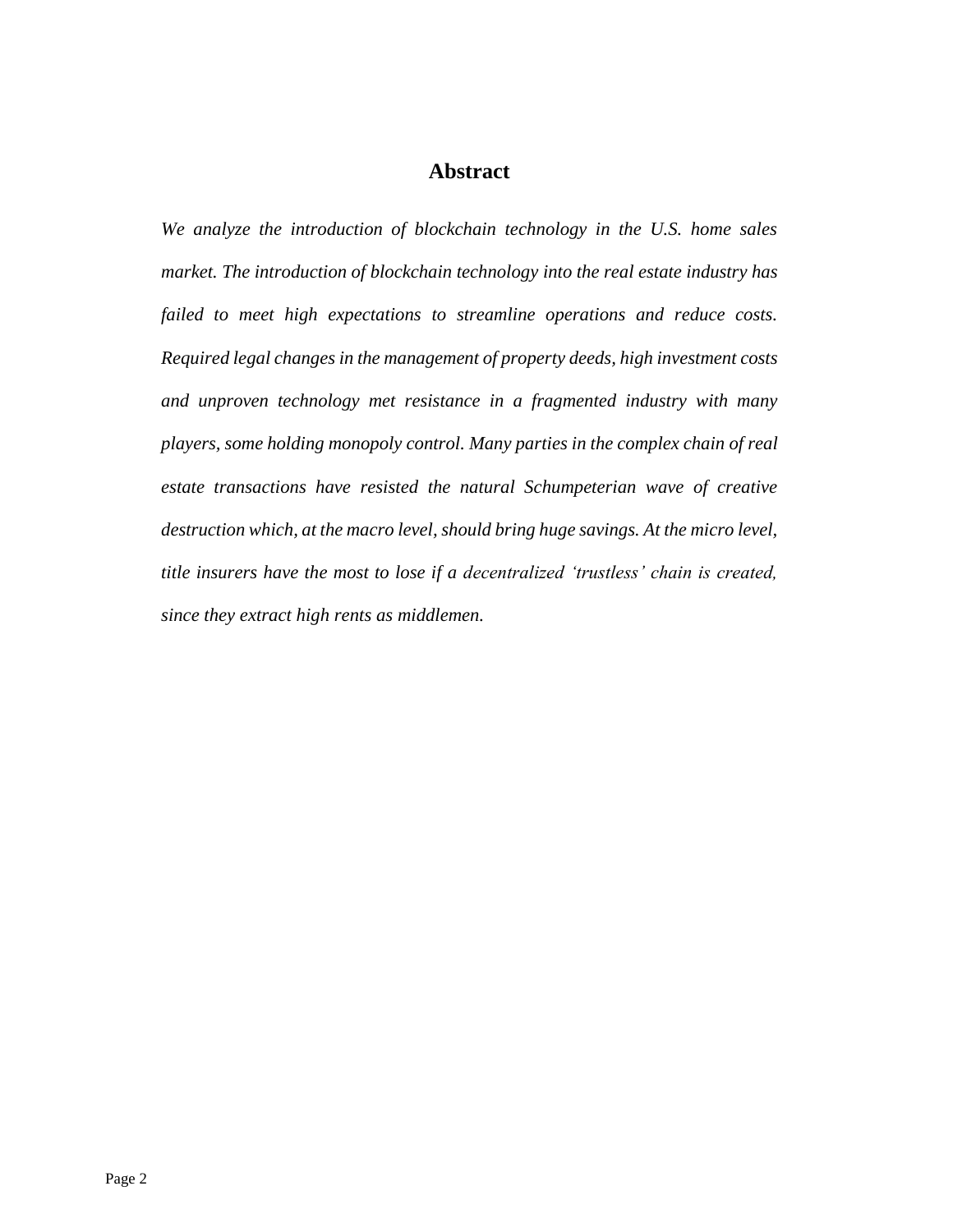#### **Acknowledgements**

I want to extend a big thank you to Humberto Barreto. You guided me through this process and never gave up, this thesis would've never been possible without you. While this research was strenuous and had many dead ends, you always kept me on track. I want to thank Monica Fennell and Khadija Stewart for sitting on my committee and helping me accomplish this research. Thank you to Mike Manning, 'Joe Smith', John Mirkovic, and Eric Lapin for providing incredibly valuable insights which helped build the foundation for this research. I want to thank my father, Paul Walton, for being my biggest supporter through this thesis and life. You have always shown me that anything is possible with hard work and dedication. Lastly, I want to thank the Honors Scholar Program at DePauw University for providing this incredible experience.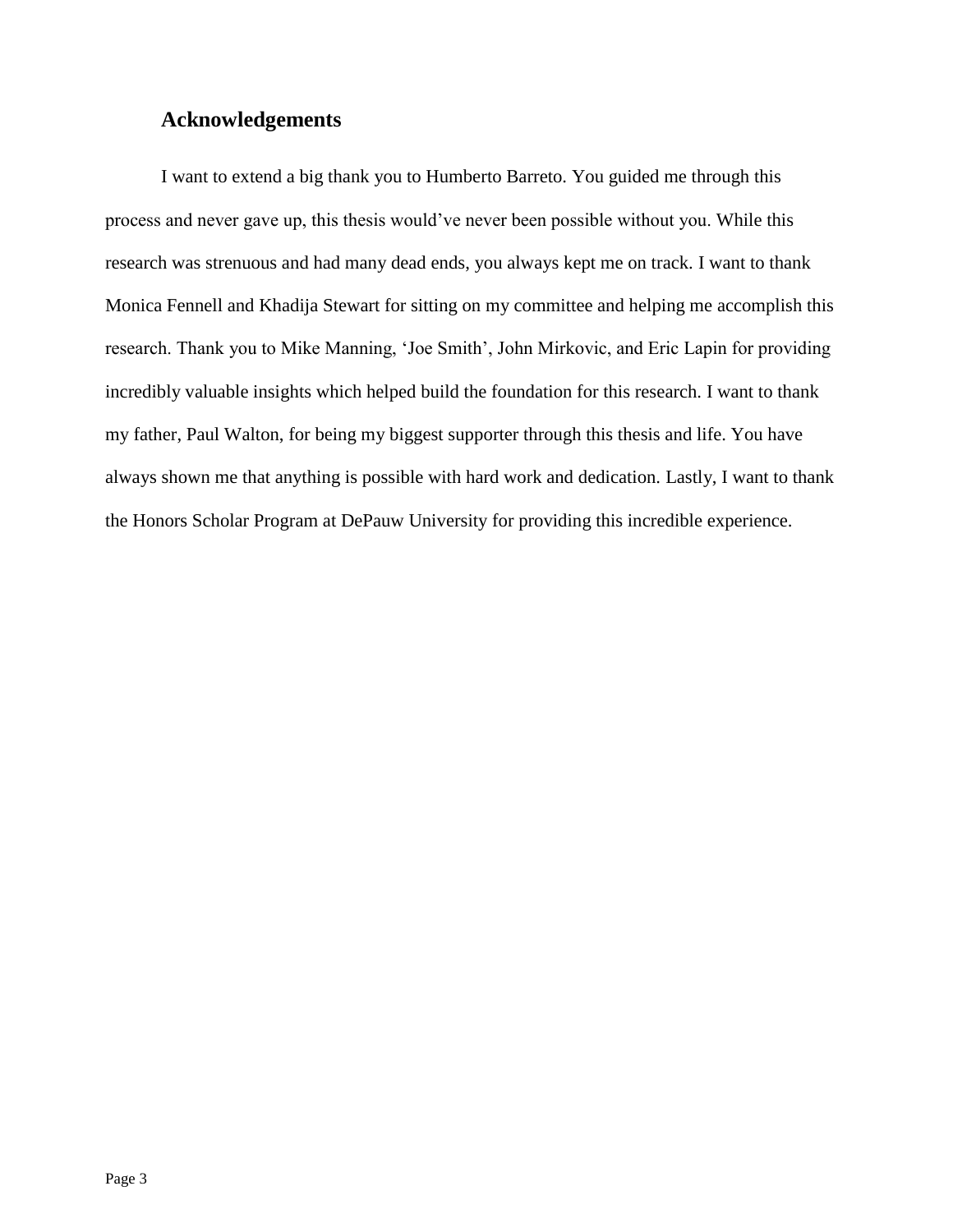## **Table of Contents**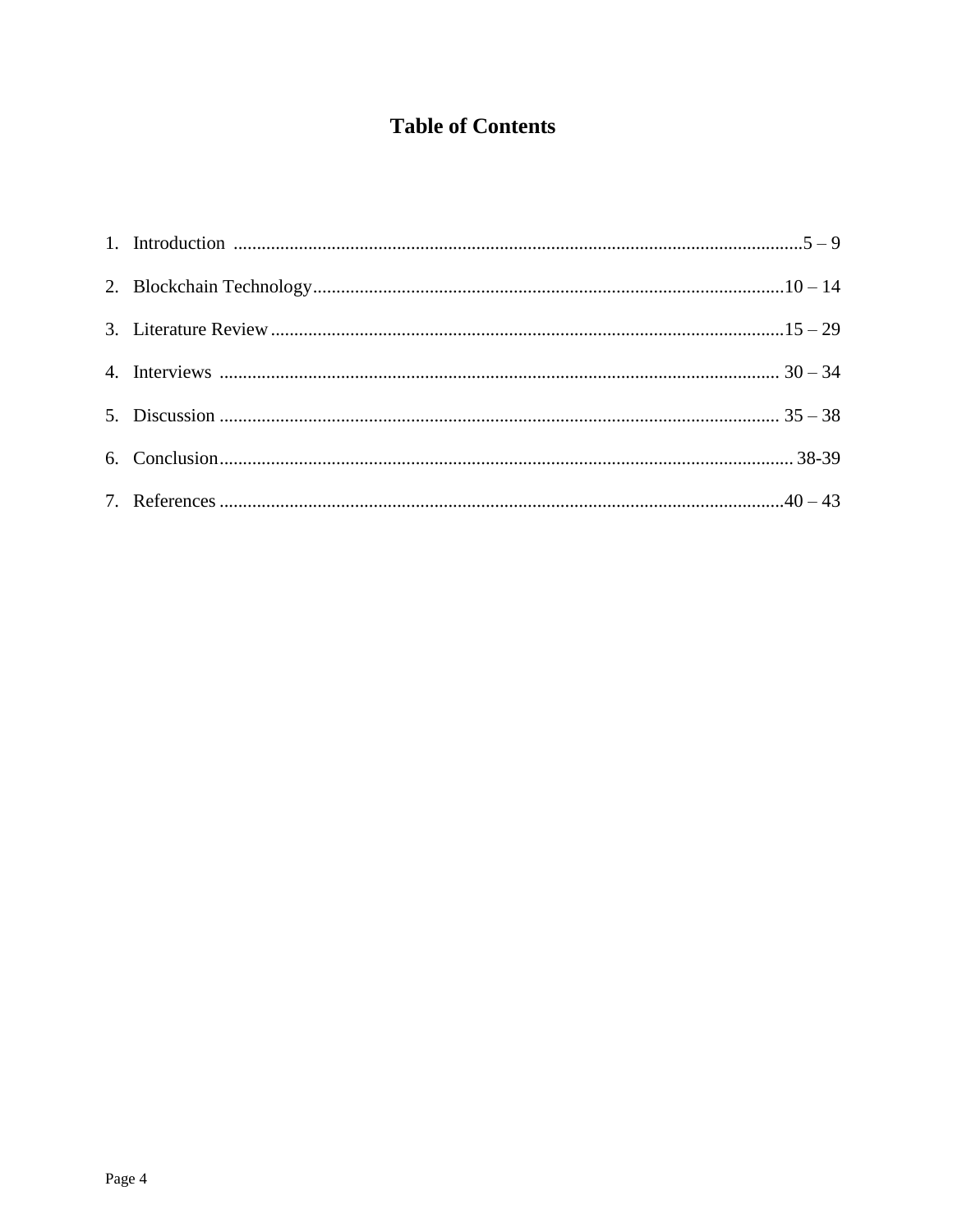#### **1. Introduction**

This thesis explores blockchain technology and its application in real estate, specifically the creation and management of digital property rights to represent property title. While handling real estate title 'on chain' could save time, reduce cost, and minimize fraud, we show that key industry players such as title insurers do not want to change from the current inefficient system, and the failure of make infrastructure changes have stalled progress in the application of technology which has been available for many years. This reluctance to change is partly explained by operational and legal issues and partly by self-interested profit seeking and job preservation.

A traditional property transaction for a single-family home can take 12-16 weeks to close, after many months of marketing, and involves several highly paid professionals, with several manual tasks, making deals expensive and prone to error. We focus on the management of legal title, the proof of legal right to and conveyancing of a property, as the weak link in this process, reviewing evidence from the U.S. property market.

A real estate title is a set of legal rights associated with the ownership of property. Title is documented through the county office and provides the information on who owns what property. First American Title, the largest provider, describes Title Insurance as follows. "When a property is financed, bought, or sold, a record of that transaction is generally filed in public archives. Likewise, records of other events that may affect the ownership of a property, like liens or levies, are also archived. When you buy title insurance for your property, a title company searches these records to find and remedy several types of ownership issues."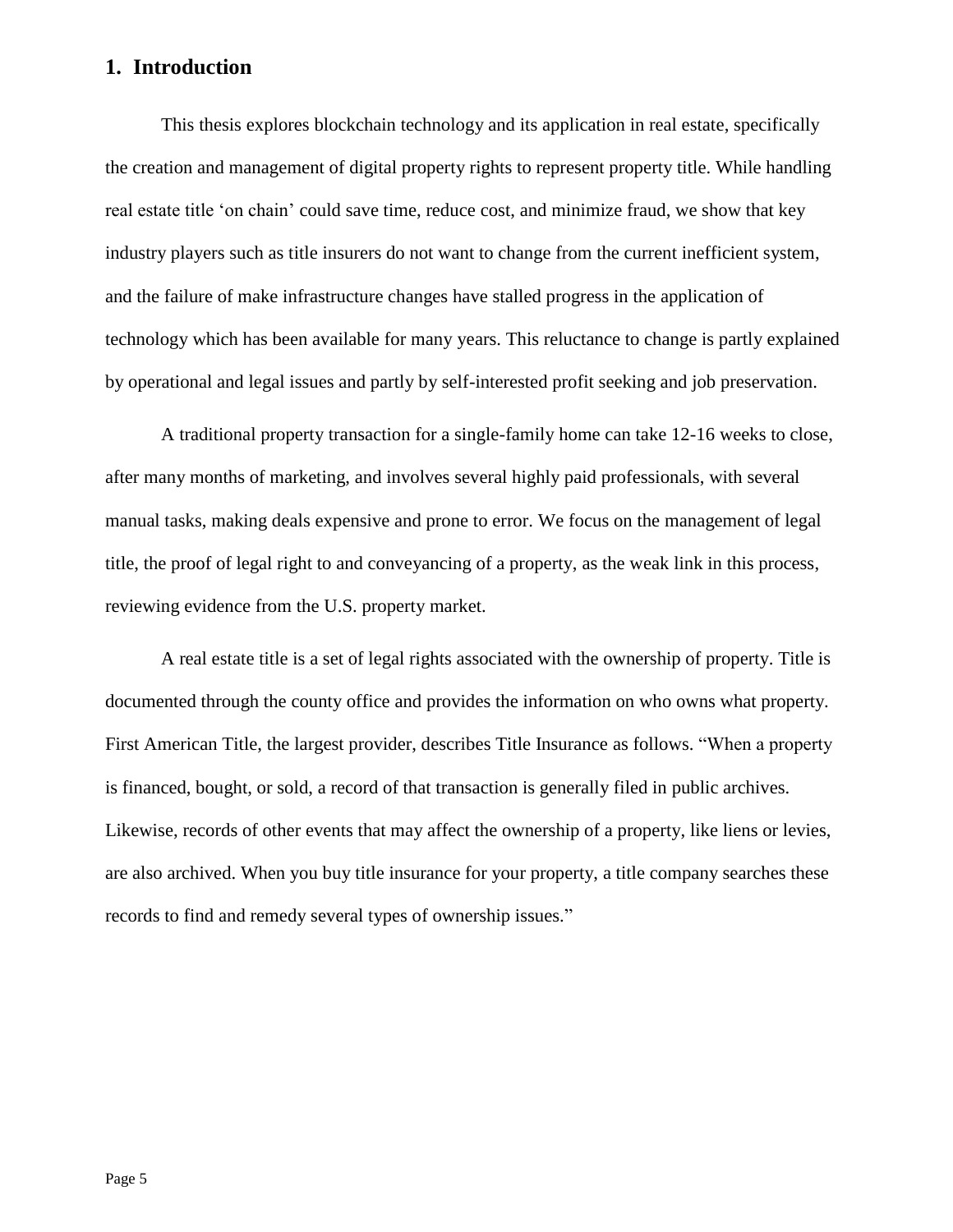#### **Figure 1: The Real Estate Process**



A property's ownership status and insurability of this title is determined by a title company's search public records. "Most people think that title insurance is the price they must pay so the lender can sleep well at night. Also, the premium drives up the costs they need to shell out at closing. It's not only the premium, but many other costs related to getting a clean title that consumers feel is all wrapped up in purchasing this insurance." (Bieniek, 2011.)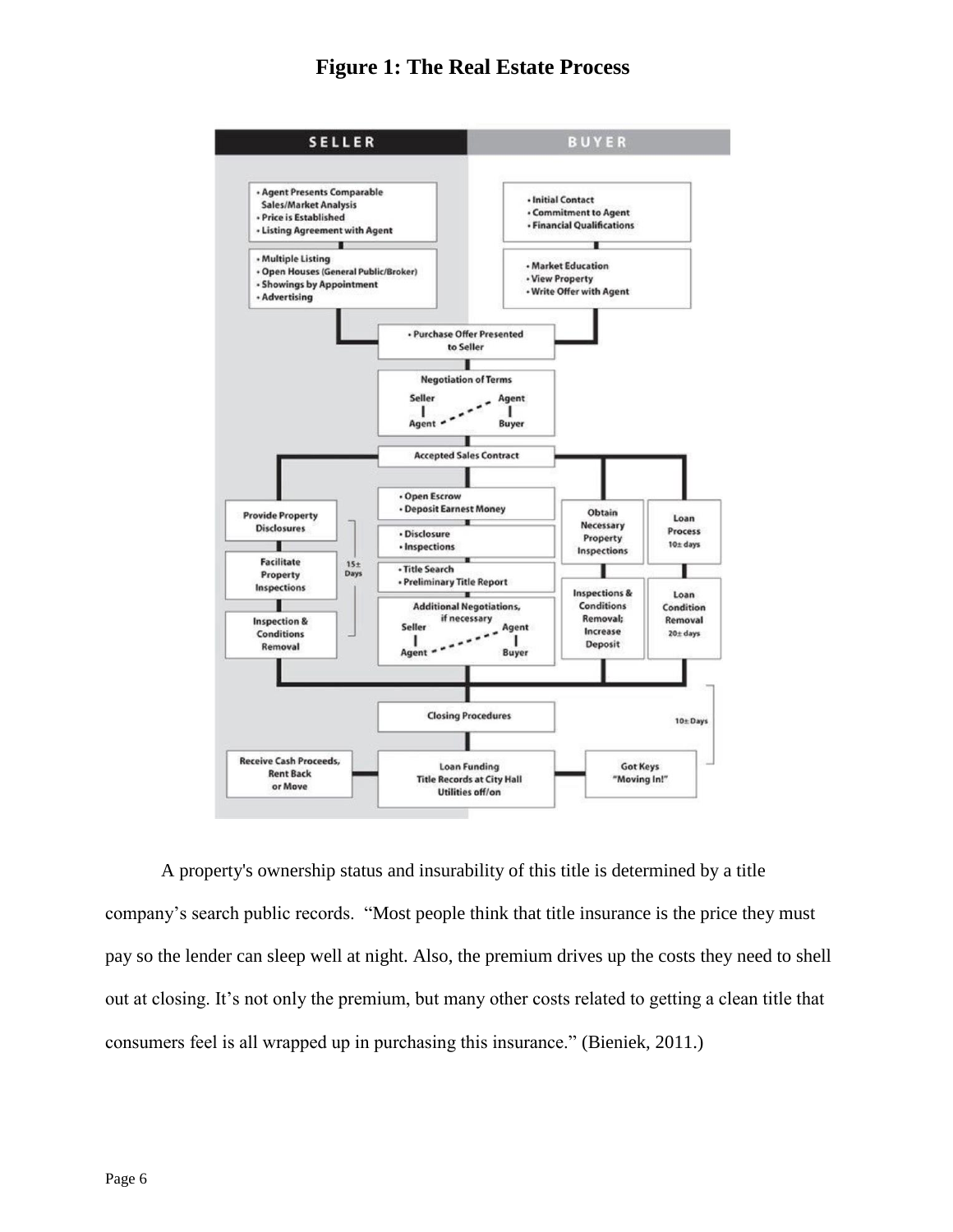At a microeconomic level, we can observe that many agents in the real estate process benefitting at the expense of the principals, home buyers. The principal–agent problem typically arises where two parties have asymmetric information and different interests. The agent has more information, such that the principal cannot directly ensure that the agent is always acting in the principal's best interest or entering economically efficient transactions.

The difference between the agent and principal's interests is called the agency cost. We will argue that Title Insurers benefit from excess profits due to unnecessary agency costs because they make insurance premium decisions based on their market position in assessing title risks (asymmetric information) which would otherwise disappear with the application of blockchain technology (in which all parties would have the same information).



**Figure 3: The Principal-Agent Relationship**

The title industry is not competitive, with a few major players setting insurance premiums based on their market position and cost structure, as opposed to the insurance risks they face and industry competition. The five largest title underwriters controlled over 70% of market share in 2021 (American Land Title Association, 2021.) Title insurers have experimented with blockchain pilots which could streamline the management of chain-of-tile in property deeds they have declined to scale them up in operational systems.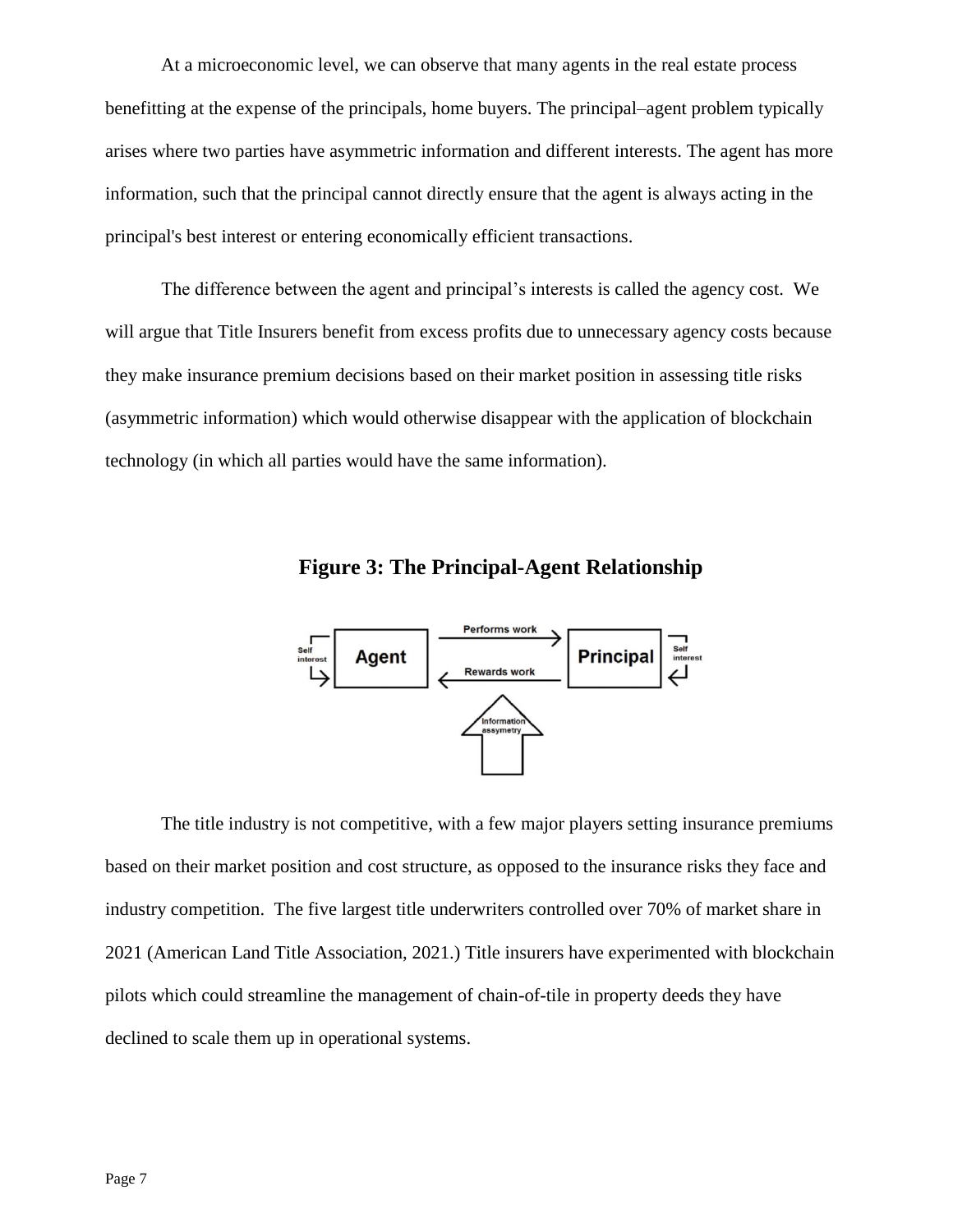While the benefits of a trustless economy are apparent, and would remove this information asymmetry, there is no economic force to drive a wave of Schumpeterian creative destruction and replace the current hierarchical organization in which title insurers play a key role.

At a macroeconomic level, we find that in the application of blockchain technology is a failure of de-hierarchicalization, as competing interests continue to extract meaningful economic rents from the current structural inequalities and technological shortcomings. This suggests that the Marxian-Schumpeterian model, in which large hierarchic organizations control an industry, is still in place.

Most of the studies we have reviewed, and the interviews concluded, argue that there are substantial legal, operational and investment barriers to the introduction of property blockchains. While the benefits of a trustless economy are apparent, and widely professed, in practice there is no economic impetus to drive a wave of Schumpeterian creative destruction.

Many authors are very optimistic about the benefits of blockchain technology for the property sector. (Ewendt, 2018) argues that the benefits of an immutable decentralized ledger, or blockchain register, of real property records are substantial. "The increased security, lower costs, improved user experience, and avoidance of conflicts should be a welcome change … However, it would take considerable resources to make a change from such a longstanding process that is not only engrained in the government's infrastructure but has also spawned dependent industry markets." (Pg. 126.)

(Saull et al., 2019) argue that the indelible proof of ownership blockchain technology will reduce need for title insurance. Utilizing a more trustworthy recordation process will provide much more value for regulators and government officials.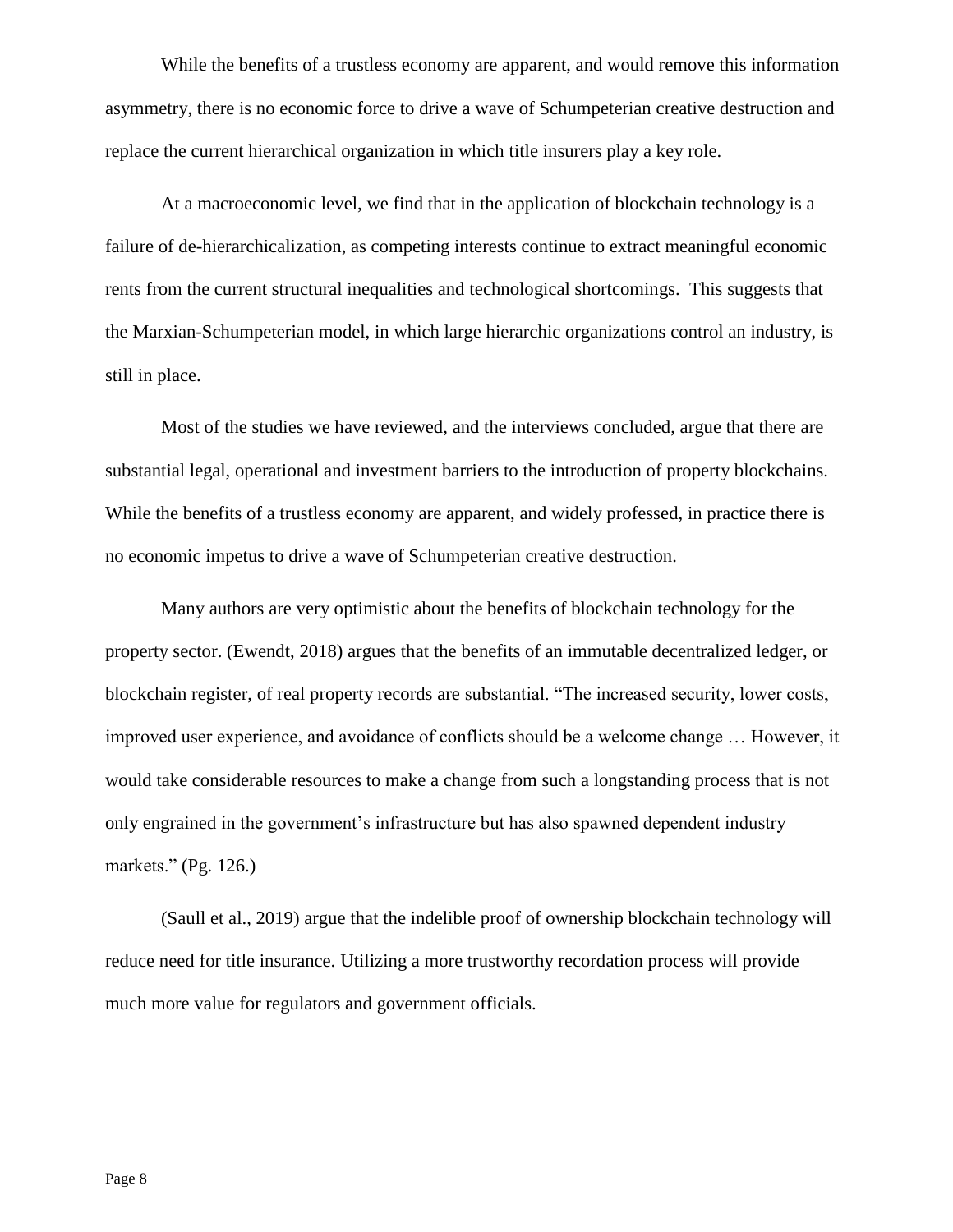Goldman Sachs estimated that the successful introduction of functioning blockchain technologies could lead to an annual savings of \$2-4 billion in the US real estate title insurance market alone (Schneider et al., 2016.)

However, many professionals in the title insurance industry argue that technological change is not desirable. (Sadler et al., 2018) argue that land records in the US are well maintained due to the strong processes and systems that state governments have in place. They argue that the adoption of this technology is not needed for our current system of land records, as title defects will still need to be resolved by industry professionals.

"Issues that arise due to faulty foreclosure actions, failure to properly record documents, and title contests brought by heirs of prior owners and are all scenarios which require the knowledge and curative abilities of title professionals … Homeowners and lenders have relied on the services of the title insurance and settlement industry for generations, and emerging technologies will not replace the assurances that title insurance provides." (Pg. 16.)

This paper will attempt to explore the applications and improvements brought with blockchain technology in title insurance. In section 2, we introduce blockchain technology, and its theoretical benefit to a wide range commercial transaction. In section 3, we review the literature on the benefit of blockchain technology to the property market. In section 4, we provide interviews with industry professionals to understand the pros and cons from the ground level. In section 5, we discuss the implications of our study in the context of Agency theory and Marxian-Schumpeterian economic theory. In section 6, we conclude by asserting that while in theory, blockchain could reduce many redundancies in the current system, but in practice, it would be nearly impossible.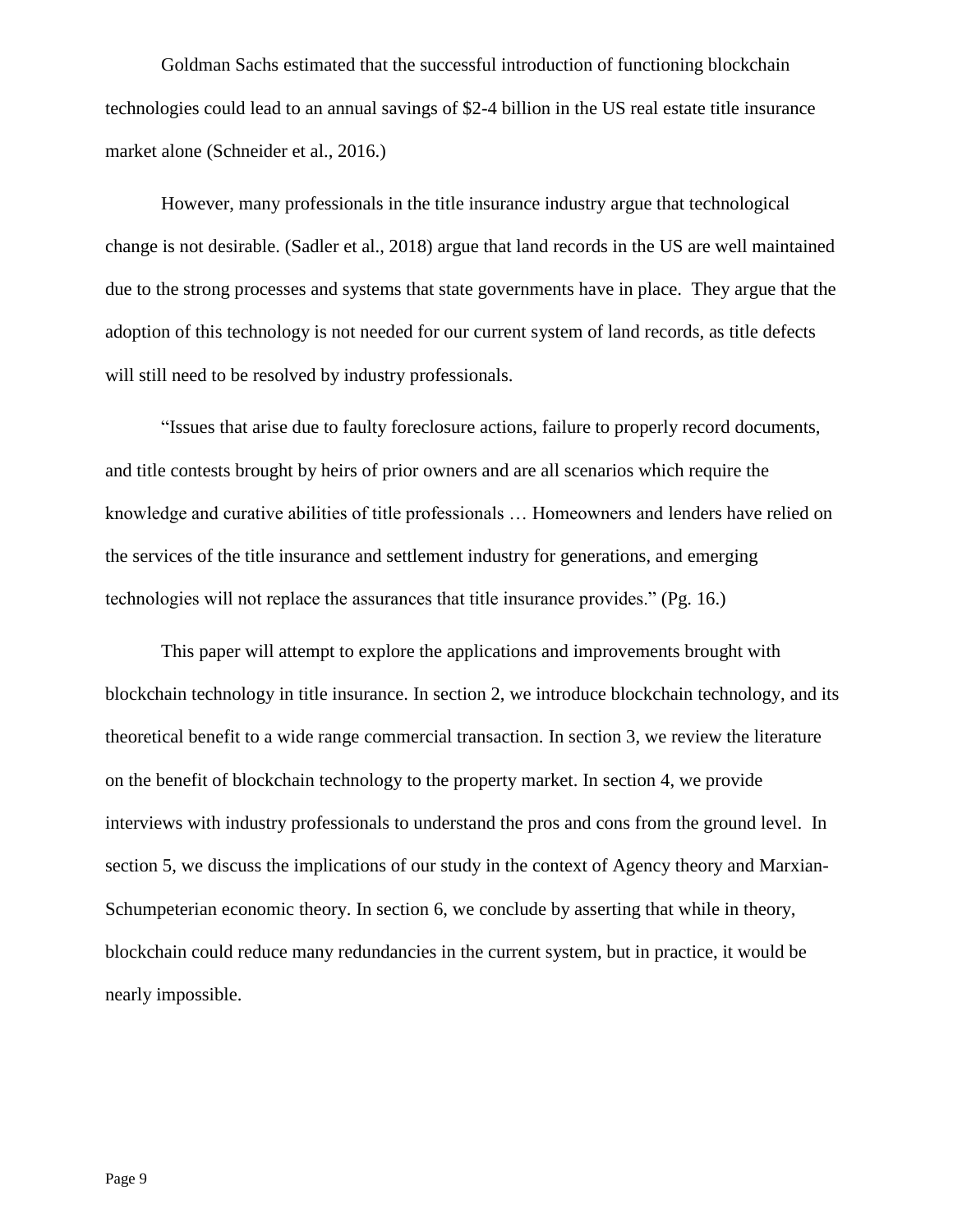#### **2. Overview of Blockchain Technology**

Satoshi Nakamoto's white paper (Nakamoto, 2008) described Bitcoin as a peer-to-peer transaction model based on public-key cryptography and distributed networking to create new blockchain technology. Blockchains, like Bitcoin, enable valuable transactions to be completed on a peer-to-peer basis over the internet without the need to trust each other. In real estate transactions, this provides the potential for sensitive and valuable transactions to be completed with the need for middlemen to confirm transactions.

The fundamentals of blockchain technology have elements which are simple: parties make transactions electronically; transaction data is cryptographically hashed in a short message to hide the parties' identity, timestamp, and its place on the blockchain; a public broadcast is made of hashed blocks; transactions are validated by individual nodes on the network; and, when consensus is achieved, each transaction (or block) is added to the blockchain, an immutable electronic register. Each of these steps is addressed by existing techniques which are combined in a single technology.

Public-key cryptography provides security. Each user can communicate their specific identity by solving a mathematical challenge by presenting one public key and holding another private key, which are linked numerically. A private key signs a transaction and keeps it secret through encryption, while a public key is broadcasted and is used to unlock, or decrypt, a transaction. Messages which convey transactions are valid if the sender signs with their private key. This allows users who prefer to be anonymous or are unknown to each other to validate their identify through use of their private keys. Private keys can still be stolen and enable identity theft.

Contract law, government, the courts, and attorneys are expensive and cumbersome means to enforce trust. In real estate, brokers and financial institutions guarantee, underwrite and insure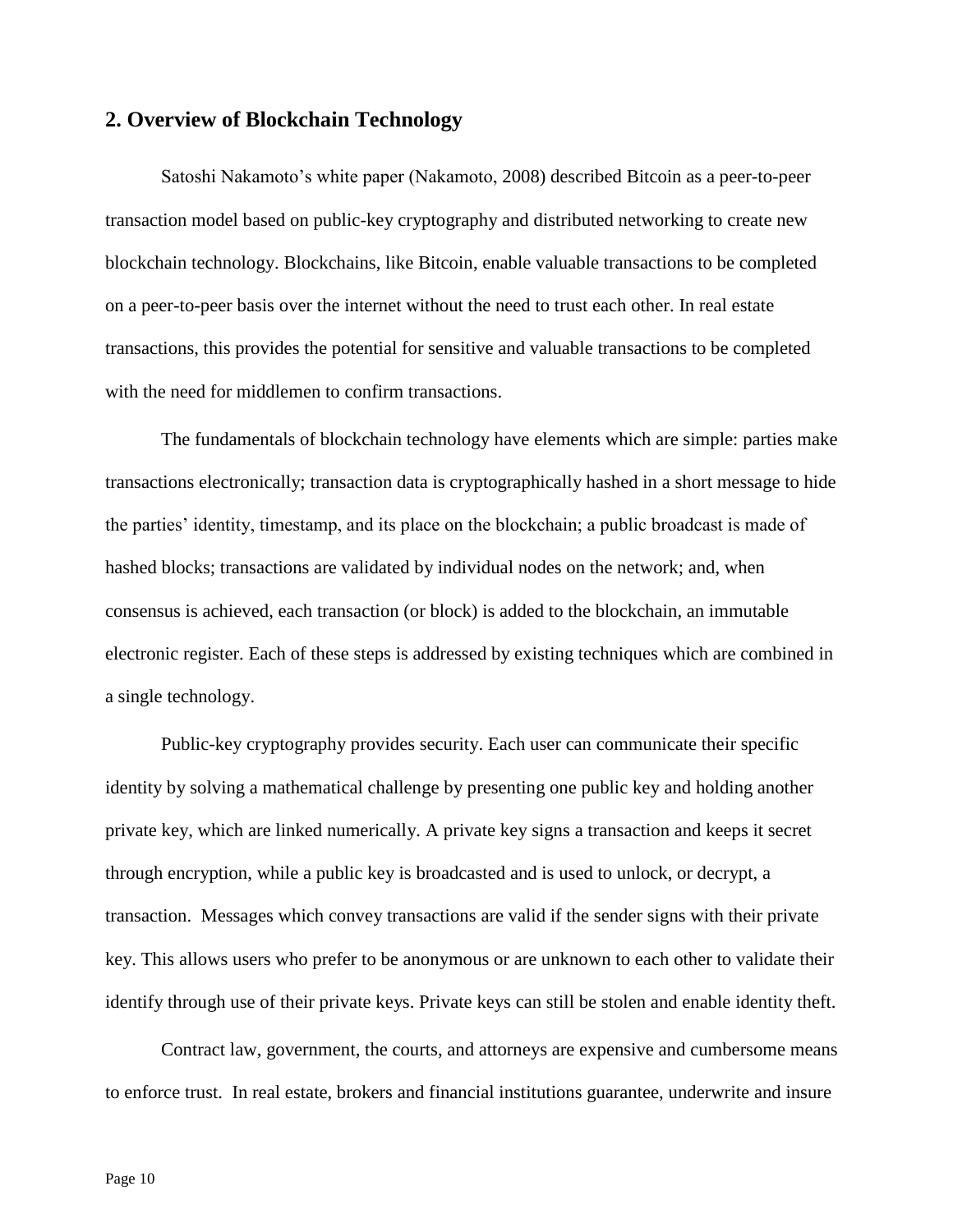transactions, extracting a significant charge. Blockchain technology creates trustless transactions, replacing the legal and commercial infrastructure and people which have typically protected good actors or punished bad actors. Individuals should in theory be able to take control of their agency in transactions, reducing or eliminating the need for these intermediaries, saving time, and cutting costs.

In blockchain's peer-to-peer verification model, a network of peers (nodes) confirms (validate) transactions replacing a complex web of trust with a more elegant form of agreement (consensus) which shares the burden of intermediation amongst network members. Transactions are verified by consensus, a super majority (or two thirds share,) of peers/nodes, reducing the chance of error fraud. Members verify transactions by successfully decrypting/encrypting them according to complex mathematical equations ('proof or work'), gaining 'mining fees', or by putting their capital at risk ('proof of stake'), gaining 'staking fees.' These costs are significantly lower than the charges made by the intermediaries they replace; the specific blockchain protocol – of which there are many – replaces legal and commercial players.

Each transaction comprises some reference to previous transactions (blocks), to order inputs and outputs overt time, confirmed verification (validation), and timestamps. Blockchain explorers are published to allow a public record of the existence of confirmed transactions (but not their content, which remains private. For example, the occurrence of a Bitcoin or Ethereum transaction can be confirmed, but its value and amount cannot.) As the chain advances, blocks are written to the chain (hence 'blockchain') are stored and referenced by network nodes when adding new blocks to create a fixed (immutable) record.

Blockchain technology was initially adopted as open public chains by technologists working outside of the conventional commercial sphere, inventing, and promoting their own currencies and assets, but it has now been embraced by the corporate world, more often as closed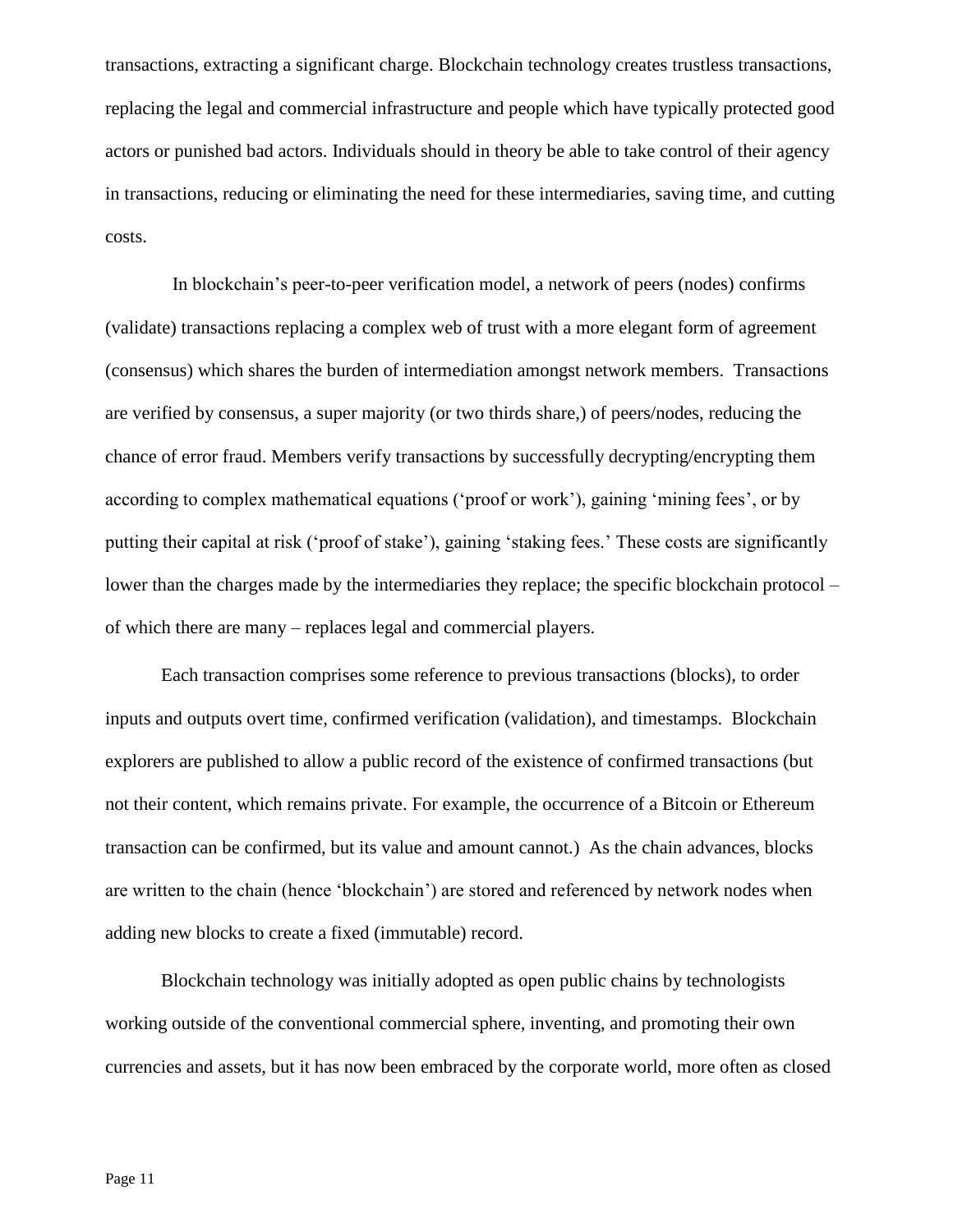private chains. These blockchains differ in character and application. Public chains offer an infinite number of voluntary nodes seeking payment for validating transactions.

Private chains offer a limited number of nodes by invitation only. The latter, typified by projects like IBM's Hyperledger or R3's Corda, are judged to be more suitable for fully commercial applications.

Blockchain technology is a replacement for paper-based records or computer databases, offering three record registration methods: Entire records, the existence records as hashed blocks, or tokens which point to records held elsewhere. Each has it benefits and drawbacks. Entire records are complete, but the volume of data makes them difficult to access. Hashed blocks are easier to access, but must be continually encrypted/decrypted, placing a high cost on network operation.

These three forms of registration have been implanted in practice. First, entire records can be accessed on the Ethereum blockchain, in the form of 'smart contracts', self-executing code triggered when certain criteria are met, releasing the existence and contents of transactions stored on the blockchain. While elegant, the legal basis of smart contracts is not settled law – although efforts are being made to accommodate them in many US states – and this limits their applicability. Second, digital fingerprints, or hashes, are used to confirm the veracity of off-chain records. This method risks losing the contextual link between an object and its fingerprint, separating records the chain-of-evidence which proved their creation. Third, objects (tokens) can be created on the blockchain (on chain) which can be explicitly linked to objects elsewhere (off chain.) This method is preferred for maintaining the provenance and context of transactions and has become very popular to identify real objects (e.g., in Non-Fungible Tokens, or NFTs, which represent some creative product like artworks.)

The efficiency of various types of blockchain in solving real-world problems has been studied by a standards body, the International Project on Preservation of Authentic Records in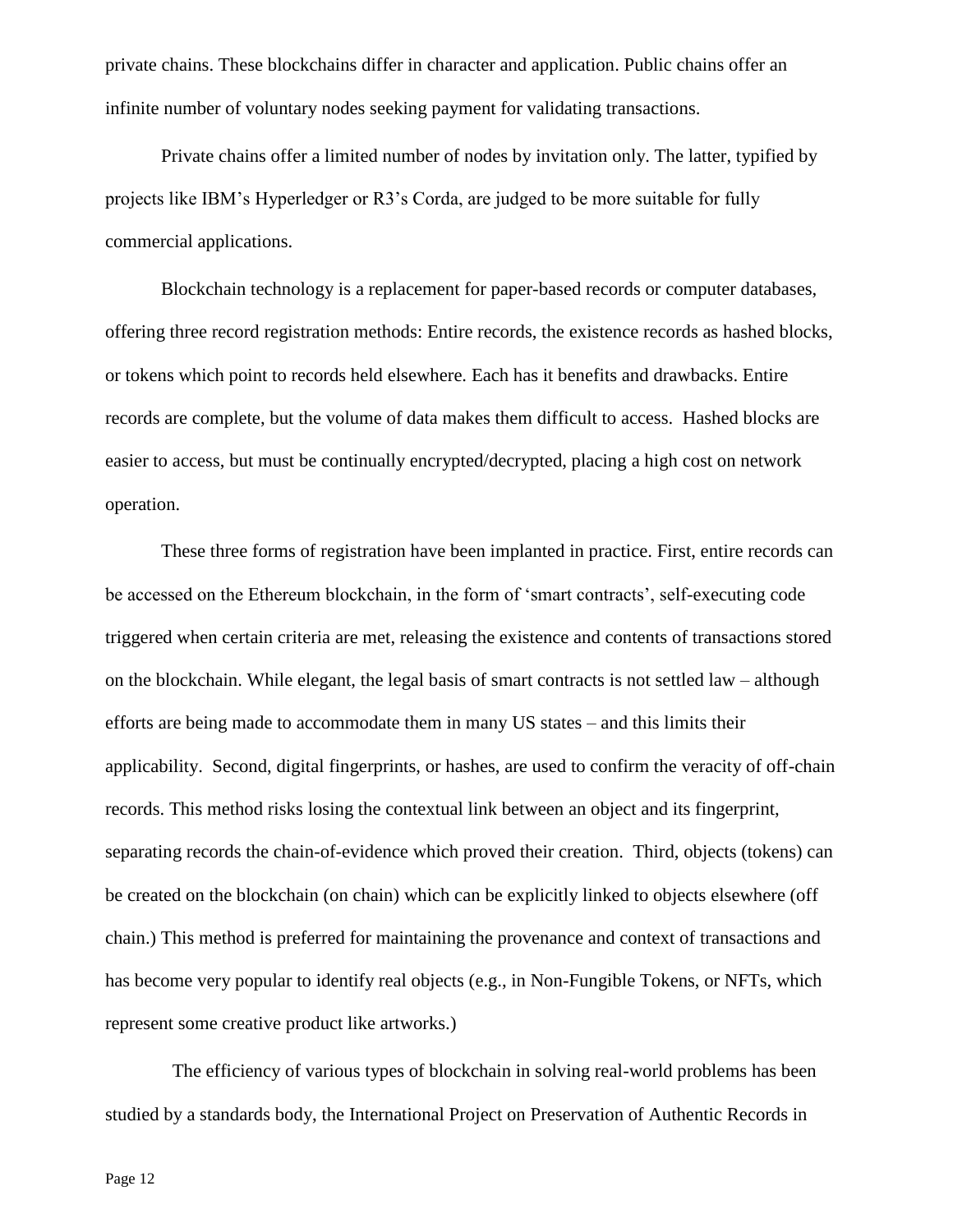Electronic Systems (InterPARES.) InterPARES considers the requirements of any electronic system to preserve the unique authenticity and security of records.

Blockchains perform well measuring the identity of records thanks to uniqueness of records, contextual linking of transactions, crypto graphic security, immutability, wide distribution of records copies and timestamping of blocks. Blockchains fulfill a cardinal requirement of record keeping, expressed in the common acronym 'LOCKSS' ("lots of copies keeps stuff safe").

This does not mean that blockchains are without risk. Public blockchains are operated by voluntary members who could in theory act mischievously or stop their work. There have been many examples of chains splintering into new tribes, or "forks', which make it difficult to confirm transaction history. Multiple versions of the transaction can be submitted for validation such that the first to be validated is confirmed, but this could be the result of collusion of a sufficient major of nodes. With so many blockchains being offered there is a significant cost to transmitting data between chains which use fundamentally different technologies. Finally, public blockchains are unaccountable, and no party has a fiduciary duty or legal responsibility.

These problems lead many to argue that pubic blockchains are incompatible with traditional record custodianship, especially as it pertains to public recordkeeping. Officials acting at public capacity open themselves to liability if inauthentic records are submitted and become part of an immutable record which is costly or in some cases impossible to reverse. Private chains were organized to avoid these problems.

A limited amount of information is contained within a single transaction on the blockchain to provide computational efficiency. Fingerprinting or token models were devised to register only a small amount of information, but this means that blockchains become simple index models. Hashed records obscure underlying data (being a short string of letters and numbers) and do not allow the original record to be recovered if the private key is lost. Transactional information is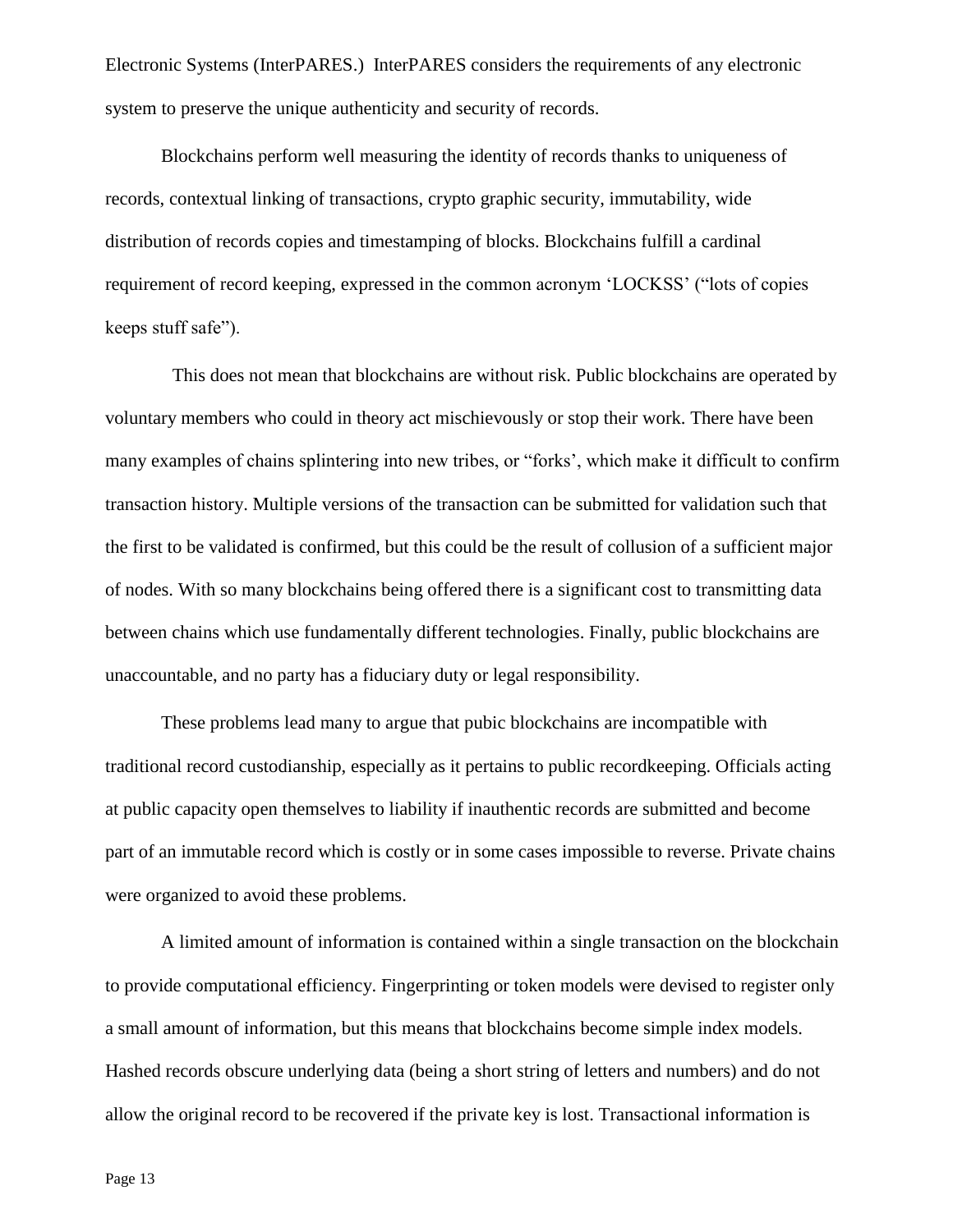typically transferred at the local level by participants which have developed their own methods, but to work effectively, blockchain technology would need to uniformly apply everywhere in the same way at the same time. This would require significant coordination, investment, and retraining.

The application of blockchain technology to the property market can be visualized as a movement from a liner process to a circular system. Title insurance is no longer required.



**Figure 4: The move from a linear flow to a decentralized network.**

Many critics argue that the long-term sustainability of the current generation of blockchain models is questionable. The technology is less than a decade old. There have been significant network failures, or 'hacks', in which substantial value has been stolen. The power consumption and cost of operating some models is very high. Government attitudes to the legality of public blockchains and the regulation cryptocurrencies which sustain their commercial models is in flux. The failure of internet-based network infrastructure is a non-negligible risk (if networks fail, records will be inaccessible at best or lost at worst.) Blockchain technology might well prove to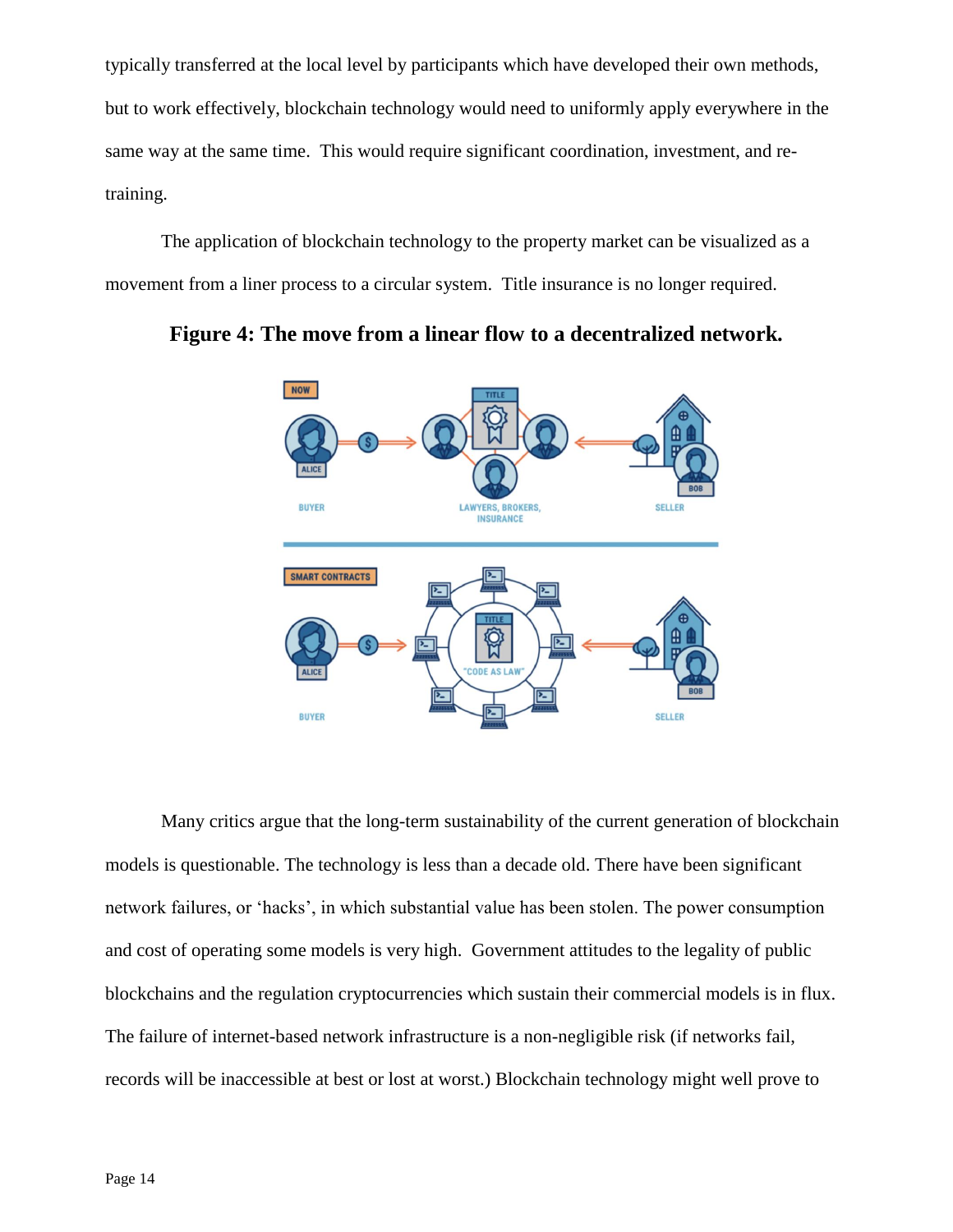be more efficient, but can it be trusted, is it affordable, and is there a sufficient incentive for its widescale introduction? Today the answer appears to be, 'not yet'.

#### **3. Literature Study**

(Koronczok, 2019) breaks down land title and the implications of utilizing blockchain technology. The paper begins by breaking down the technology behind blockchain, then segments into title issues and blockchain solutions and caps off with the introduction of title plants on chain. Blockchain has created a genius new system for transactions across various parties. The author notes that blockchain has restructured market systems, voiding the need for intermediaries to form trusted transactions. A blockchain is described as "a digital protocol that enables the creation of an unalterable, decentralized distributed ledger across a public or private network." (Pg. 404.) Simply put, the blockchain is an unalterable series of information stored across an entire network of computers. One main key to note is that once a block of information is attached to the chain, it can't be changed by anyone. In essence, a blockchain forms a completely transparent, auditable, and immutable system of record for anyone to access.

Since the creation of this technology, two main ideas have emerged surrounding its utility in the real estate sector. First, to support real estate transactions utilizing smart contracts, a concept within the blockchain. Second, to use blockchain as a system of record keeping for real estate land titling. Smart contracts are pieces of self-executing code that take place on the blockchain. They automatically trigger when an event takes place and when created, they cannot be altered. The beauty of this is that when two parties agree on a transaction, they can express this agreement in the form of a smart contract.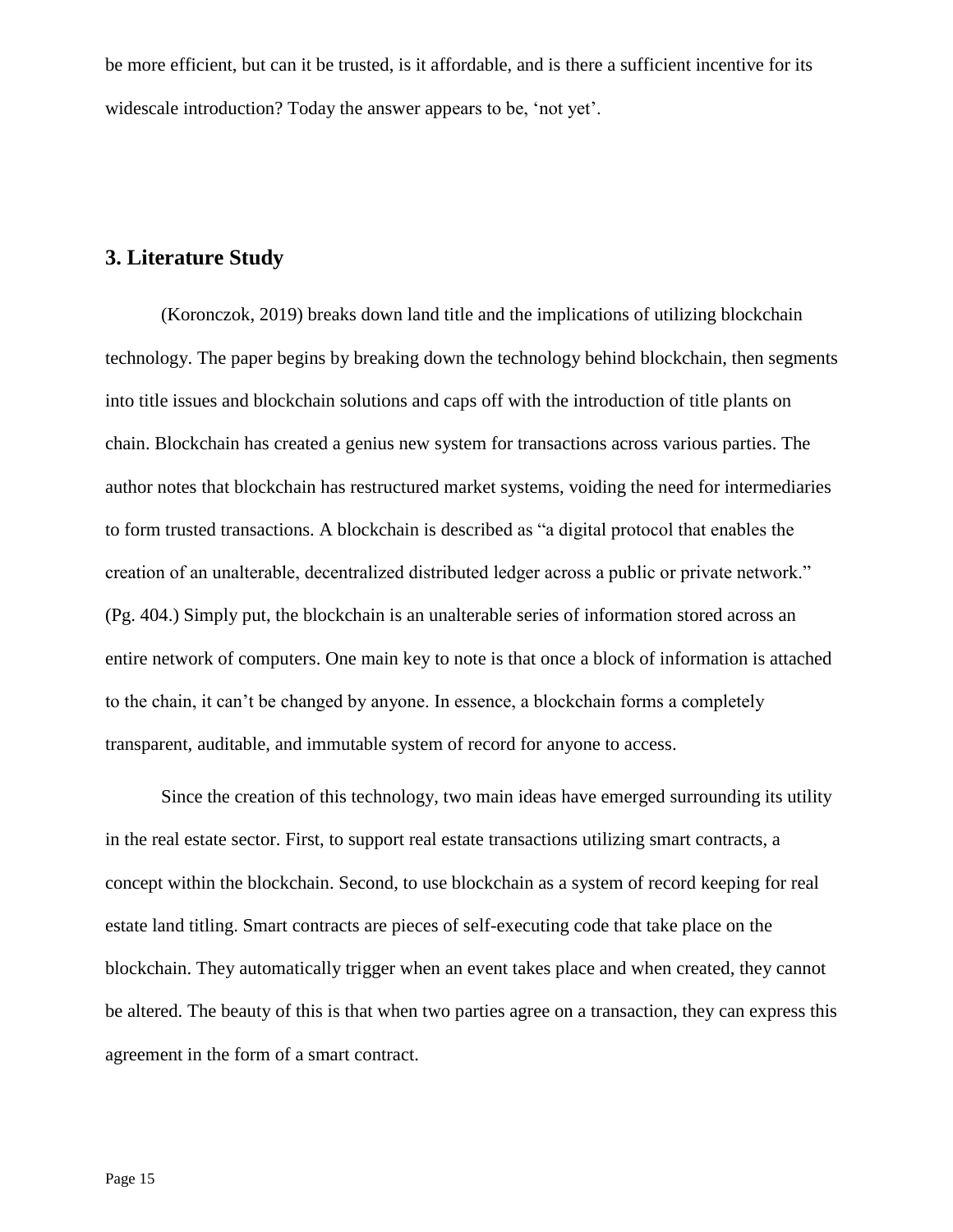When the contracts' requirements are verified, the contract executes. This allows two complete strangers to interact and transact without needing to trust or know one another. In real estate, property interest can be transferred into a smart contract, allowing users to transfer interest with little friction and complete certainty. Smart contracts allow for new vehicles of transference, allowing frictionless interaction and exchange of property rights across the globe. The biggest opportunity for blockchain integration lies in the land title process. (Koronczok, 2019) notes "By keeping relevant chain-of-title documents on a blockchain, government offices will have an organized, efficient, and unalterable system of accessing and adding property records to a publicly shared database." (Pg. 405.)

The interest of title is crucial in the sale of property as there are many possible individuals who can claim on the same interest, such as people who hold an easement over the property, will and trust beneficiaries, people who have secured lien on title, tax assessors, government agencies, and many more. The legitimacy of these claims on titles all falls on to the current state of title. The author tries to evaluate whether blockchain provides any advantages on the massive task of conducting title research. They hypothesize that blockchain will help title insurance become less expensive but not any less common (title insurance is the primary securitization on title research.)

Title insurance is the primary line of protection when transferring property, as it protects both the land and money from improper transfer. Title insurance runs at such a high premium because of the tedious tasks attached to clearing a property from all possible claims on title. Title research must ensure that all responsible agents have properly and thoroughly carried out their responsibilities in the retention or disposition of land. Research also must investigate on the current conditions of the property to clear unrecorded notices, such as constructive notice of liens, leases, or hostile claims on title. Other issues relating to title are incorrect spelling, recordation's of early or late deeds, improper recordation of deed interest and changes in state or county law.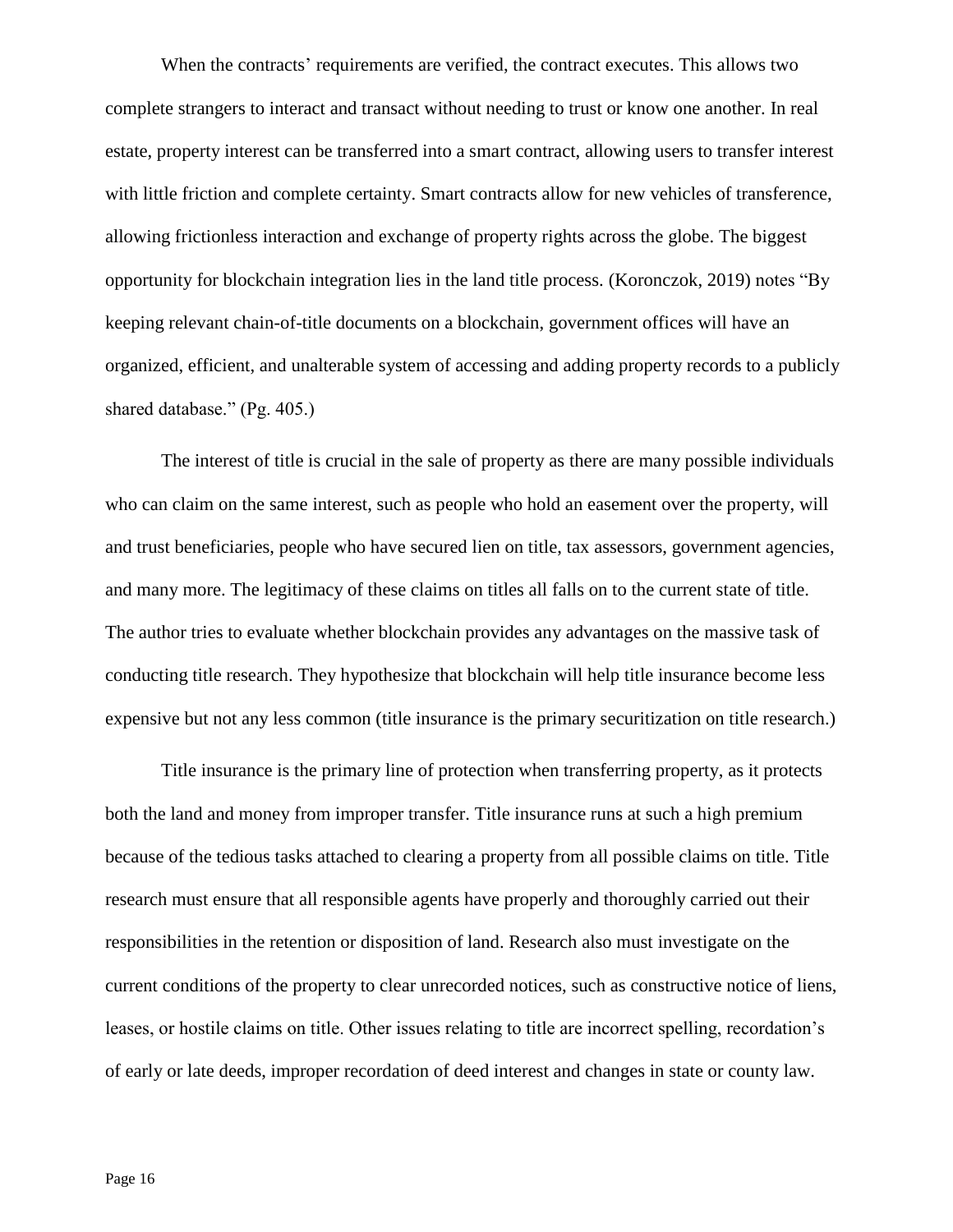Establishing a clear chain of title is an important pre-requisite for successfully purchasing a property and therefore requires the utmost care from title insurance agencies.

(Koronczok, 2019) asserts that blockchain technology does not erase unrecorded title defects, but more so, allows defects to be recognized without the need of legal professionals such as title insurance agencies. The author analyzes a pilot program conducted by Cook County in Illinois to examine how land recordation can be implemented on the blockchain. This program was established due to a myriad of schemes which allowed fraudsters to sell property to buyers which could not be legally acquired or inhabited before clearing a defect on title.

The Cook County Recorder of Deeds created a database of information regarding each piece of land in the county. Over a period of months, the county transferred over 190 million records, converting them to PDFs. The county hired a private firm to help construct digital abstracts for each parcel of land. The firm also created a digital chain of title, hashing all documents relating to a property on chain. The firm "then added to the digital property abstract each parcel's tax assessment attributes, such as lot size and square footage, from the tax assessor's office, its property tax payment and appeal history from the Tax Treasurer's office, a GIS satellite map of the parcel from the County Clerk's office, existing Chicago building permits and violations from the City of Chicago, latitude and longitudinal satellite coordinates from the United States Census, and a photo from Google maps." (Pg. 409.)

Finally, the firm created a tool called "Property Health" to allow potential buyers to visually analyze whether a property had any worrisome traits surrounding title interest, such as pending demolition, litigations, liens, or city code violations. However, the tool did not examine chain of title, only a basic glance at potential issues. While this program helped the public gain more transparency in what title records say, it does little to help individuals understand what the title records mean.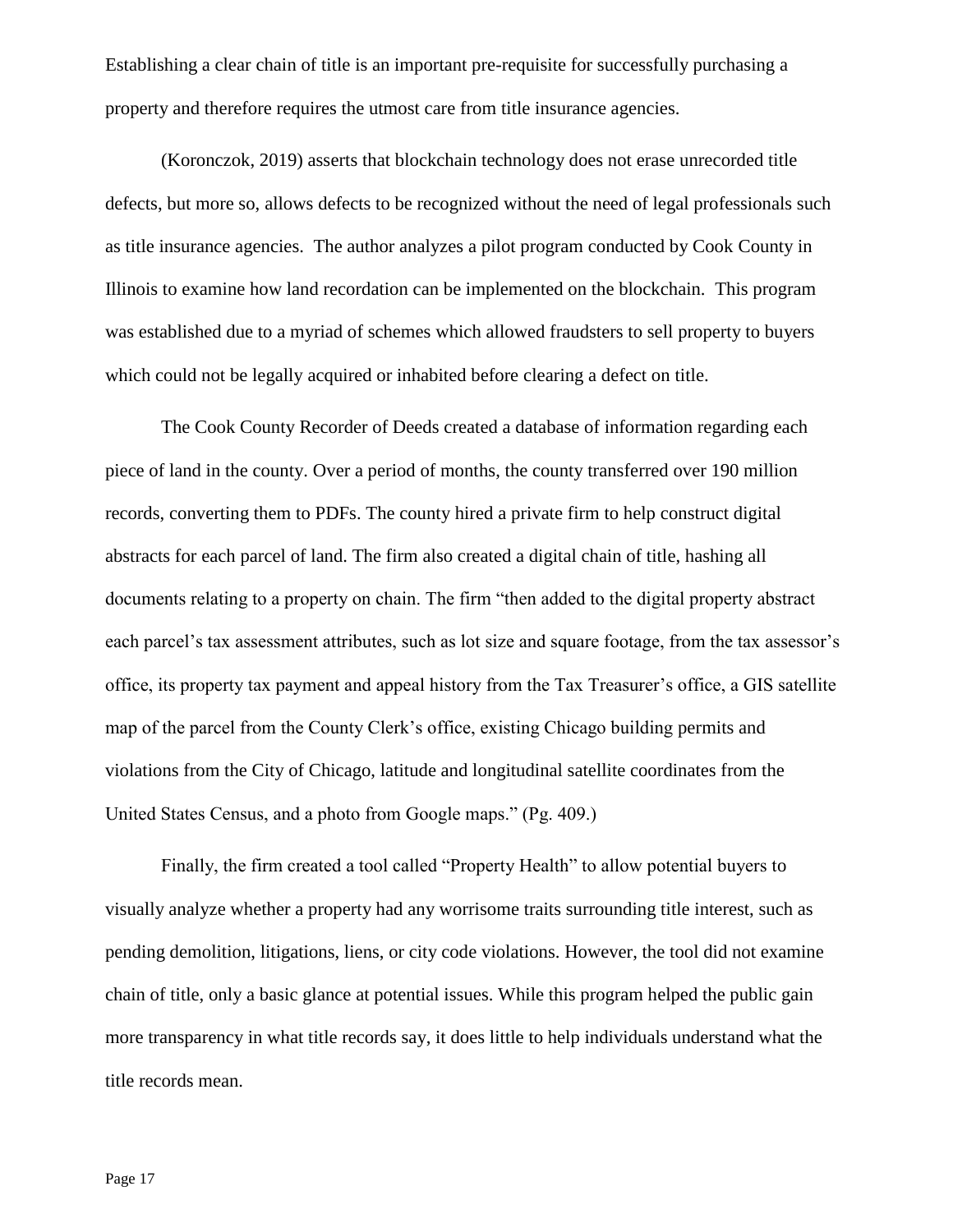Investment bank Goldman Sachs (Schneider et al, 2016) reported that there was a major opportunity to register real estate titles on a blockchain and make major savings in the title insurance market. Title insurance is designed to protect mortgage lenders and homebuyers from financial loss which are be sustained from legal defects in the legal title to, or ownership, of a property. Savings of up to \$4bn were projected due to lower labor costs and fewer insurance losses. However, since this report was published there have been few examples of the title industry putting such schemes into practice.

The cost of title insurance is due to the cost of the labor-intensive process of underwriting and validating title, with the addition of a profit margin, rather than the probability of insurance loss. Expenses ratios, the portion of insurance premiums which fund operating costs, are often 90% and above. In most years, this is a profitable business as the combination of operating expenses and insurance losses, or pay outs, is less than 100 percent.

During difficult periods, such as the 2008/2009 Credit Crisis and subsequent House price collapse, expenses and losses rose sharply, and title insurance was a loss-making business. In following years, the cost of title insurance rose sharply as title insurers sought to rebuild profitability. High operating costs from the manual process of title insurance, coupled with property market failure, levied real economic costs on property buyers.

Goldman Sachs describe how title insurers rely upon a complex series of transactions. In the first step, a property owner must provide a title order entry to their title insurance company. Title insurers use their own title insurance plants – parallel systems which hold title deeds and related legal documents – to complete their own search and examination process. Straight-through processing is possible for around 70% of policy requests, but circa 30% of policy requests are found to have title defects and must be addressed, or "cured", by a team of professionals. Goldman identifies how the insertion of a public blockchain would simplify title search.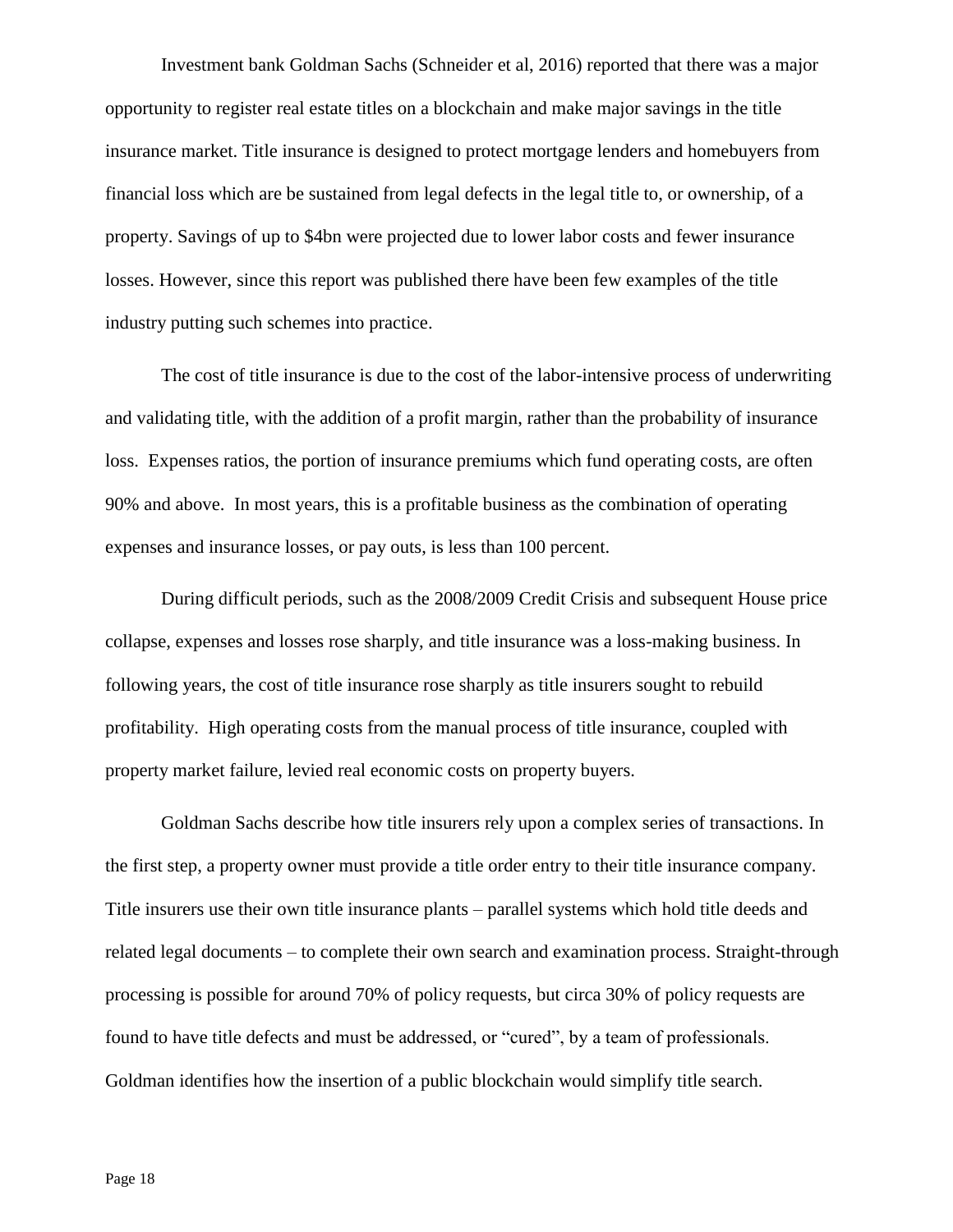### **Figure 5: Blockchain technology simplifies title search**



Source: Goldman Sachs Global Investment Research.

## **Figure 6: Title search is a manual process**

Exhibit 31: Title search is a manually intensive process, as abstractors and curators must process and clear paper-based property records - 30% of which are found defective at the time of the proposed transaction (sale/refinancing) Title search process



Source: Goldman Sachs Global Investment Research.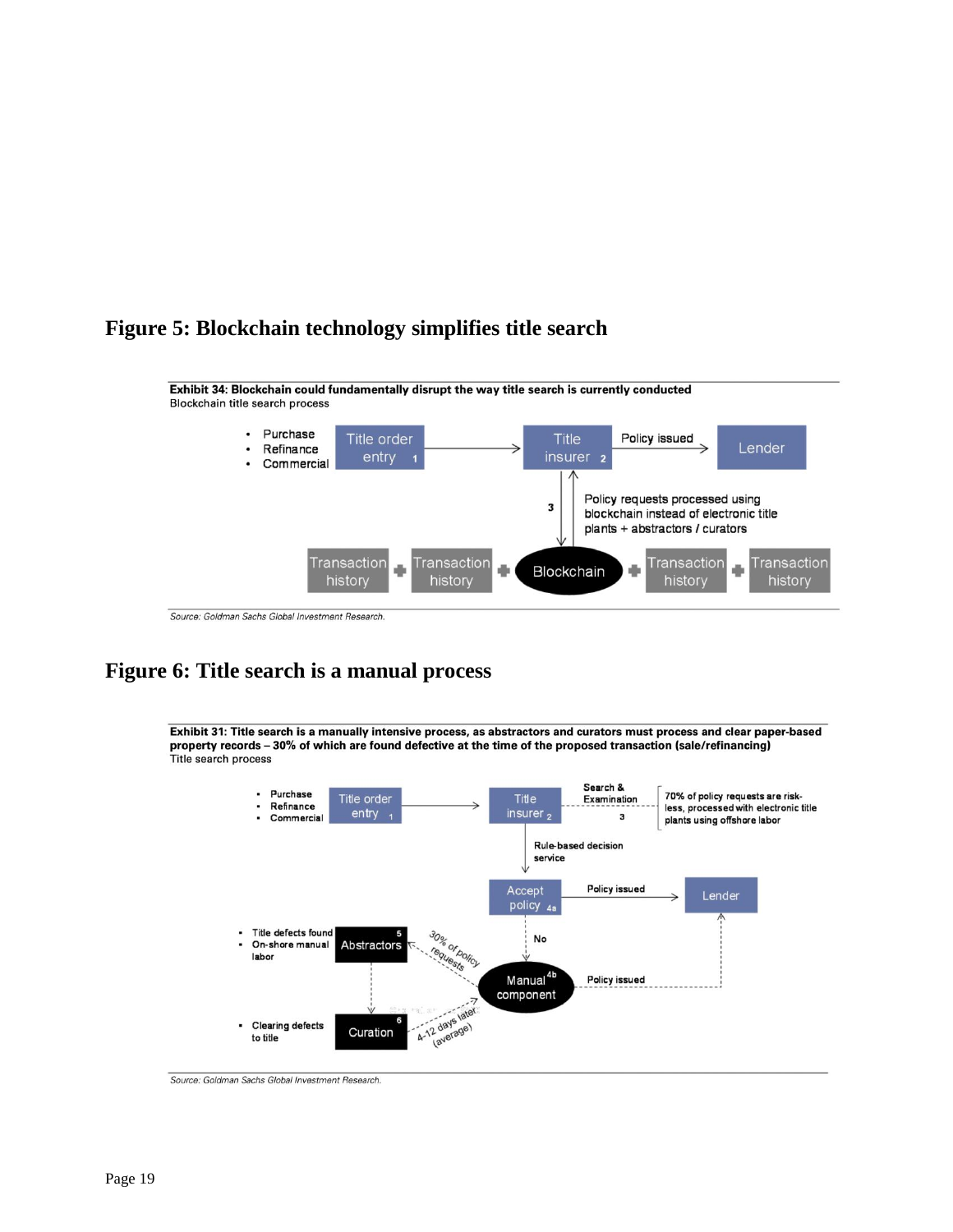Title insurance costs are determined by an insurer's underwriting operational costs plus a small profit margin, not the actuarial risk of expected losses. Title companies' business model limits claim losses (5%-7% of premiums), but still bears the high fixed cost of checking title deeds and associated legal documents as the chart from Goldman Sachs illustrates.

#### **Figure 7: Title insurers loss ratios and profit margins**

Exhibit 29: Title insurers absorb substantial costs in conducting property title searches in order to augment loss prevention, supporting profit margins of 2%-5% on average Title insurance industry combined ratio, 2005-2014



Source: A.M. Best Information Services.

#### **Figure 8: Title insurers operating costs**

Exhibit 30: Title insurers' operating cost structure largely consists of headcount costs Illustrative breakdown of title insurance cost structure (bn)



Source: Fidelity National Financial, American Land Title Association, Goldman Sachs Global Investment Research.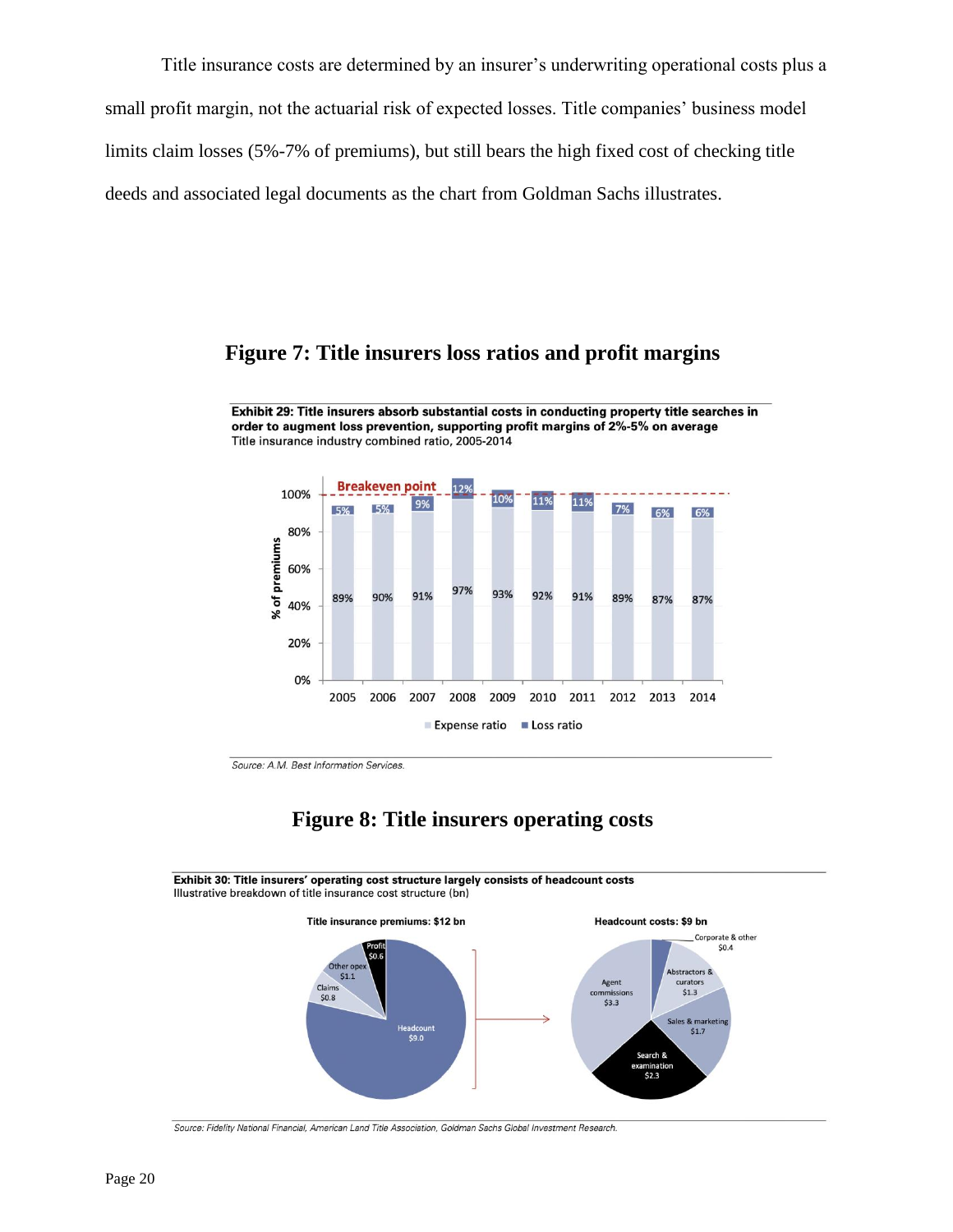Goldman concludes by listing three challenges to the adoption of blockchain in the property sector. First, the fragmentation in the real estate industry. The property market is split up by the county level, leading to huge differences in pricing for premiums, regulation on title and the involvement of all parties. The lack of uniform variables could obstruct blockchain standardization.

Second, mortgage lenders' market participation. Financial lenders are the main beneficiaries of title insurance as it protects their investment from a multitude of issues. The willingness to adopt blockchain by the lenders is unclear.

Third, the cost of infrastructure development. The cost associated with creating a blockchain system for title would be massive. Convicting the public and funding this push would require a huge amount of time.

(Schneider et al, 2016) describes how title search is labor-intensive, organized by the management of chain of title, with historical transfers of property title being manually recorded on an ongoing paper trail that is stored in local jurisdictions. Property title is a unique contract form which gives the holder the right to a multitude of specific rights including entering the land, possessing, occupying, using, controlling, enjoying, and disposing of the land and any assets, such as housing constructions, which are built upon it.

Property titles describe concepts which often require descriptive language of characteristics and effects – the so-called 'bundle of rights' – rather than concrete terms. Qualitive language is common, with the legal system and lawyers describing good, bad, defective, perfected, cured, and marketable titles. Property law asks us to imagine a titles content so that 'evidence of title', 'deed', 'will', or 'court decrees' can be executed.

Title lawyers use the term "almost absolute" as there is no such thing as an individuals' absolute title to real estate. Governments have an absolute right to tax and confiscate land (so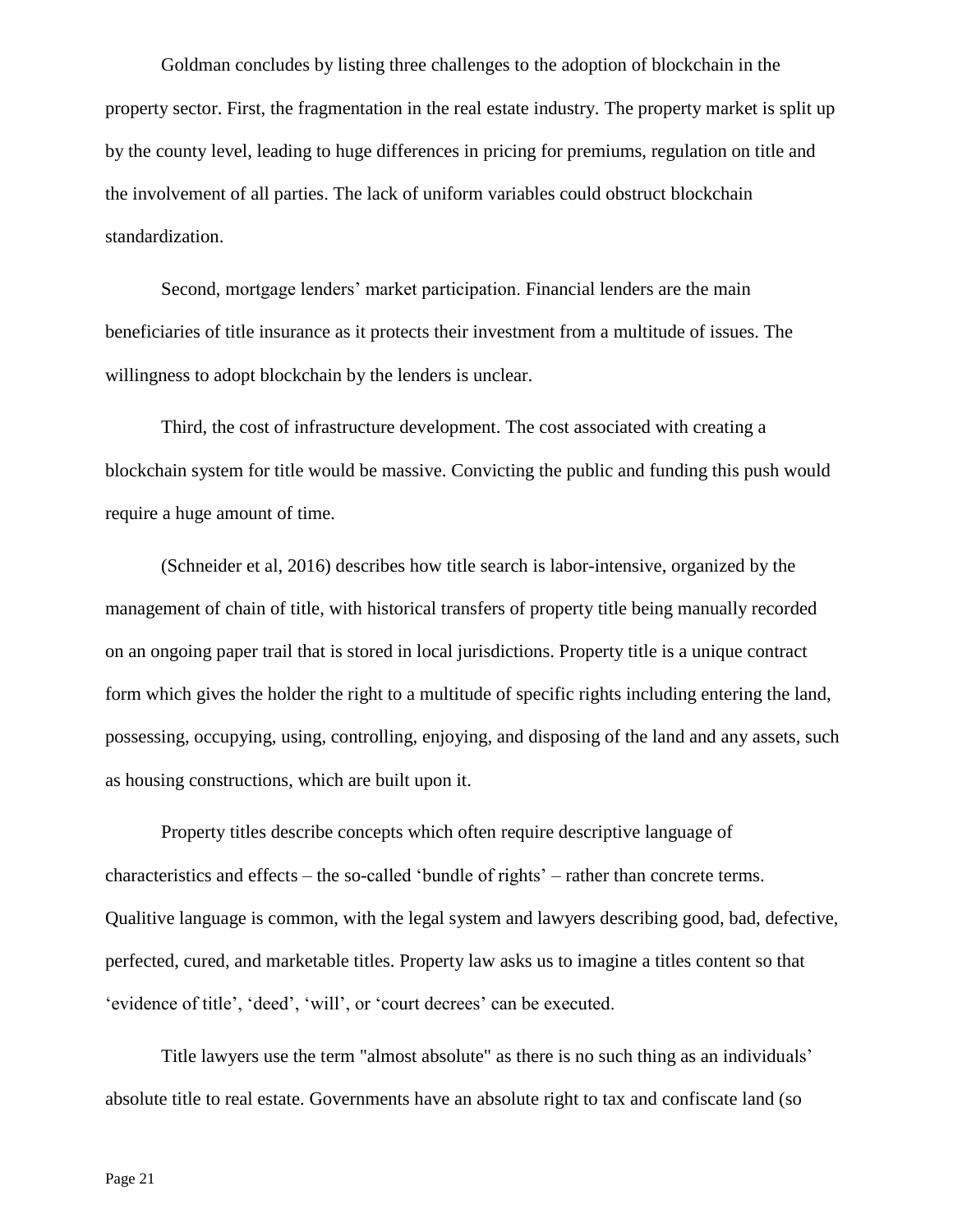called 'eminent domain' powers). Absolute individual rights are diminished by the outstanding rights of third parties, notably easements, sub-divisions, or community rights. A property deed is a written agreement between the 'grantor', or seller, who signs the deed, and the 'grantee', or purchaser, to whom the deed is conveyed under technical requirements for signatures, witnesses, seals, acknowledgments, and delivery which vary by state. Three major problems are identified in the current system which lead to higher costs than might otherwise be the case.

The physical control of property records at the town or county level in the U.S. has led Title insurance companies build and maintain parallel title plants to index public records geographically, so that they can increase their own search efficiency and ultimately reduce insurance claims. A title plant is a library of evidence which is required to prepare title commitments and other reports from an indexed collection of recorded documents, maps, and prior policies. Title plants are typically owned by one title insurance company so that it can standardize control of search examinations, reduce the time taken, and thus control title production costs. However, a multiplicity of title plants reduces but does not diminish the cost of title search, given that there are close to a hundred title companies in the U.S.

The use of paper-based records is naturally prone to error. Goldman reports, according to the American Land Title Association (ALTA), "almost one third of property titles are found to be defective at the time of a real estate transaction This is caused by errors in the paper-based recording of deeds, mortgages, leases, easements, court orders, and encumbrances associated with a property." Goldman reports that "the cost of title insurance reflects search, validation, and distribution costs rather than the actual risk of losses, as it typically the casein other forms of insurance."

(Schneider et al, 2016) argues that the application of blockchain technology could address these three problems and reduce title insurers headcount, representing 75% of industry premiums, in technically demanding, high paying jobs: title abstractors, title curators, search and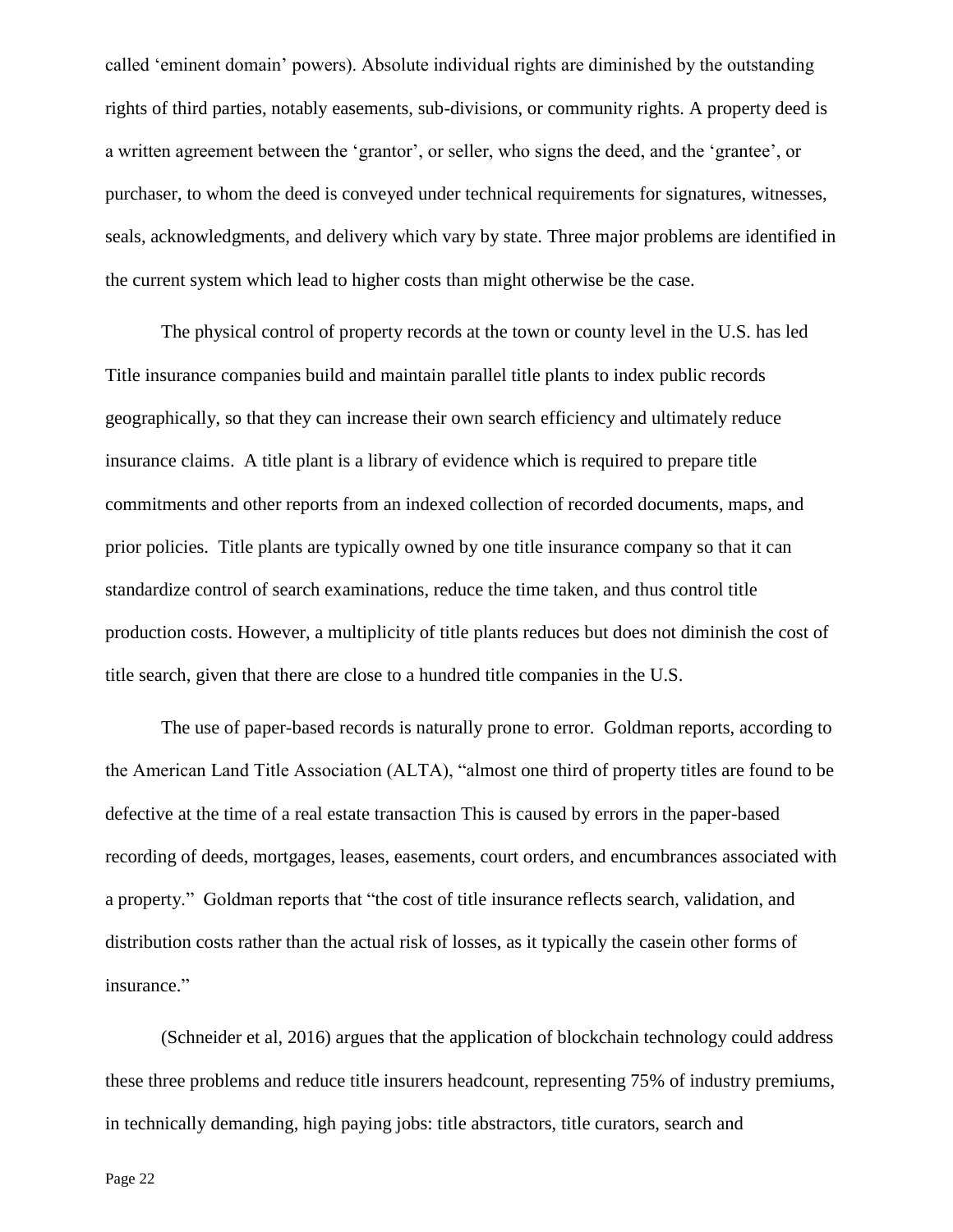examination personnel, and lawyers examine and finally "cure" a property title. The application of blockchain technology has the potential to eliminate transactional risk from the transfer or property title in the existing land registration system, if property records were stored on a blockchain, such that clear title was readily accessible and trusted amongst all parties.

Property records would be validated by 'consensus', as we describe above (refence technology section), as all present and past real estate transactions would be stored on an immutable and decentralized ledger if there were no disagreement as to the ledger's integrity. This would significantly reduce human error and potentially also title fraud risk. However, even amongst those who are optimistic about blockchain technologies' benefit there is still caution as property data still needs to be verified and entered correctly by humans.

The central argument of those proposing the benefits of blockchain technology in property transactions is the creation of shared database of real estate transactions that would make property title searches more transparent and more efficient if localized public records are available to all parties in a commonly accessible format. However, as we will see, this is a long way from being realized in practice.

Observers agree that a national blockchain-based infrastructure is required that operates in conjunction with existing title standards and local industry is needed for commercial adoption. No U.S. administration has shown any appetite to fund such an ambitious project. Evidence from the State of Vermont and Cook County suggest that the cost and complexity of infrastructure development at the local level are major blockers.

The title insurance industry has tried to adopt its own solution. (First American Financial, 2018.) "First American Financial Corporation … announced the launch of a shared blockchain system designed by First American to increase efficiency, reduce risk and improve the title production process. The system is intended to facilitate the exchange of prior title insurance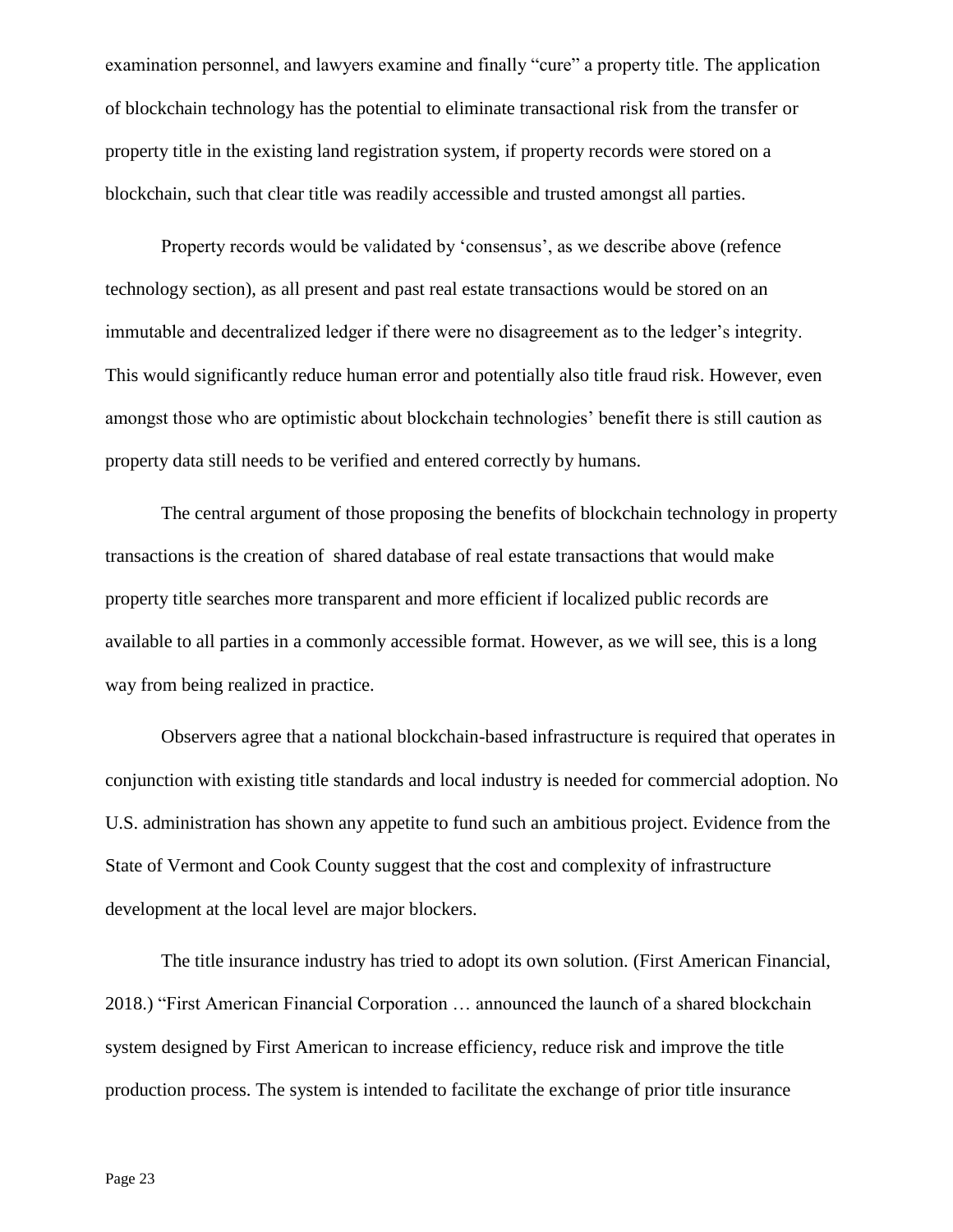policies between underwriters that contribute to the system. Old Republic Title Insurance Group, the nation's third largest title insurance underwriter, has committed to be the first to participate. Each policy included in the blockchain system will be coded with a unique identifier by property, streamlining the search process and increasing the accuracy of searches for prior title insurance policies." First American Title explained that this blockchain was designed to facilitate the exchange of prior title insurance policies between underwriters.

Each title insurance policy in the system is coded with a blockchain hash, as a unique identifier by property, which should streamline the title process and make it possible to locate prior title insurance more accurately. Title insurers typically exchange this information and the First American Financial blockchain was intended to streamline the process.

Real estate professionals have argued that the U.S. system is robust and provides title security at low cost. (Sadler et al., 2018) argue that human intervention for the direct review of documents will still be required. They argue that title insurers' compliance departments concern about data sharing and privacy laws prevent a truly open blockchain.

In a property conveyance, many parties work to ensure a seamless transaction in processes which are clearly delineated and well understood. Title defects are identified by human review of the land records. All parties to a transaction are bound by client confidentiality which might not allow them to share sensitive information with a blockchain in the same way as they share it with each other.

(Compton et al., 2017) describe the practical problems of creating a blockchain for real estate given the fragmented nature of the industry. According to the Census Bureau, as of 2013, there were a total of 3,143 counties and county equivalents in the US (Spielman, 2016). The recording system for property titles is disconnected as each state and local government has a role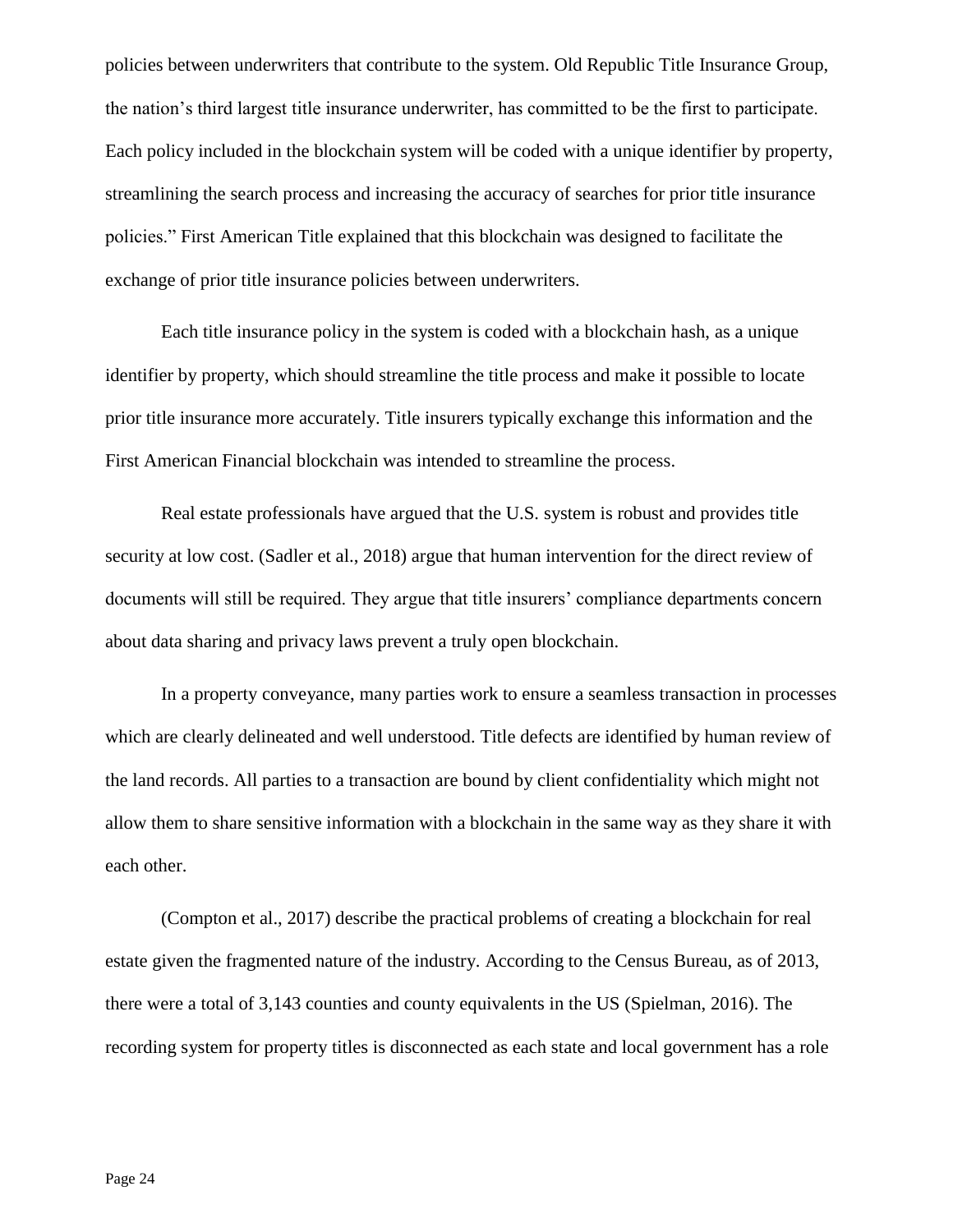in the transfer of real estate ownership with the latitude to create its own laws, recording requirements and fees, requiring local attorneys to close transactions.

(Sadler et al., 2018) argue that a blockchain does not have the capability to perform socalled curative work as a title insurance professional or attorney does in advance of a transaction closing successfully. Resolving such issues, title insurance professionals and attorneys ensures that the homebuyer will not be subject to any subsequent claim against a property.

The title insurance industry paid \$546 million in total claims in 2017. (American Land Title Association, 2018.) Title insurance protects homebuyers so that they will not be required to pay existing debts, meet foreclosure requirements, pay debts or taxes, meet title contests from heirs, or resolve other legal problems. Many 'off-record' title defects are not obvious or disclosed in a land registry but can be identified by a professional.

(Compton et al., 2017) argue that getting all real property transaction constituents, municipalities, property owners, banks, taxing authorities, attorneys, and courts, to agree to uniform protocols and standards as well as payment processes, and retraining millions of staff, will be challenging and expensive as there are few shared goals between parties. Rather, they believe that certain limited goals might be achieved in streamlining title insurers' own 'title factories', identifying fraud, or securing party-to-party money transfers.

Fraud is a major problem in real estate transactions due to their high value and complexity, with identity theft and the fraudulent manipulation and filing of false documents. Blockchains validate transactions by verifying the identities of all parties with encrypted data and public/private keys, rather than obtaining the explicit consent of all parties involved. We have seen in the technology section that 'false' transactions cannot be added to a blockchain. This means that a property blockchain could resolve issues arising from identity theft and fraudulent payment schemes.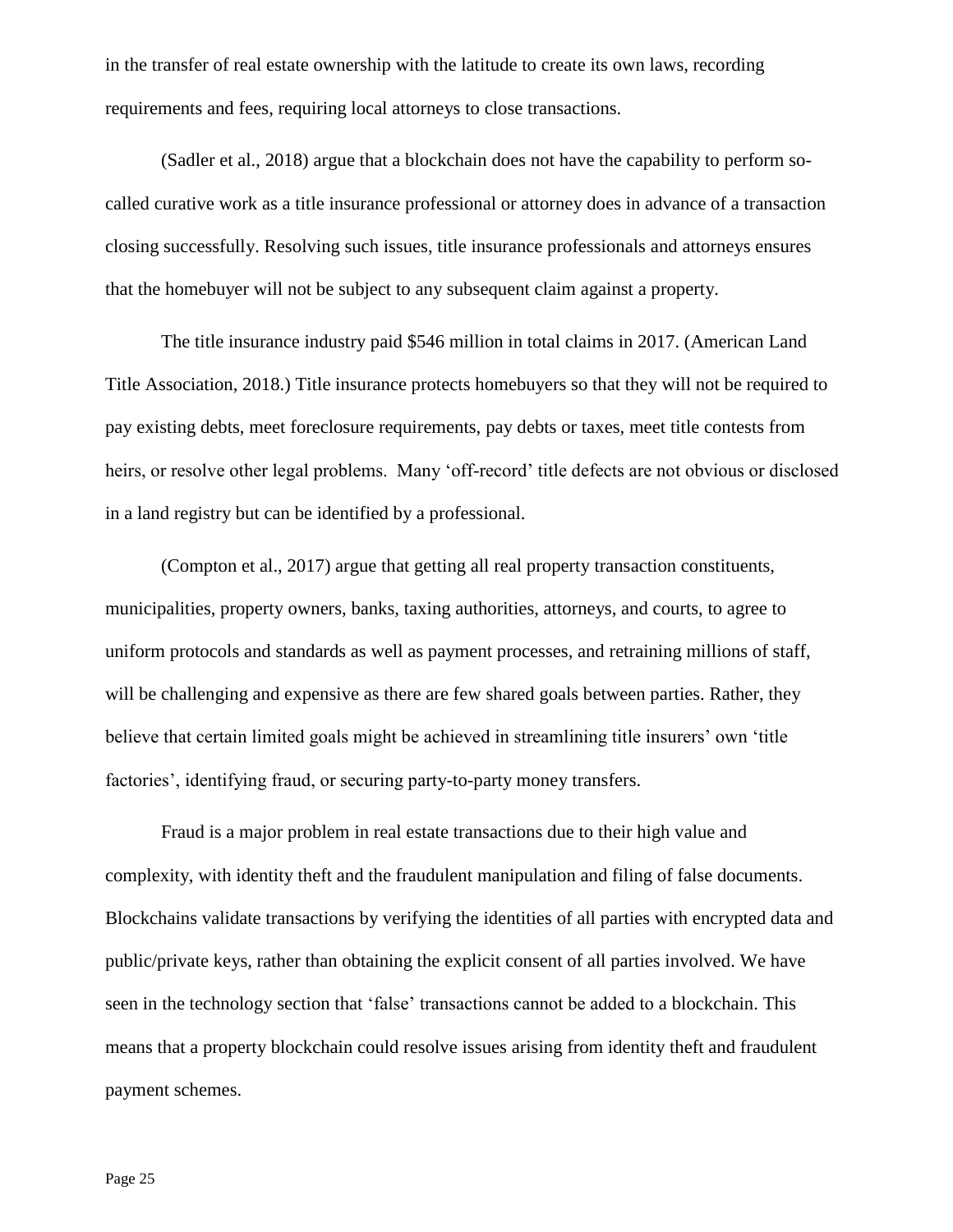(Compton et al., 2017) warn that the protection of identify in blockchain technology is also a risk if the key is lost or stolen, as there is no recourse available under existing blockchain technology. A bad actor could pose as the user until the private key is deactivated. A blockchain network cannot distinguish between transactions performed by a legitimate user or a malevolent actor with unauthorized access to the legitimate user's private key.

(Saull et al, 2019) describe how blockchain technology could improve the highly fragmented U.K. property market. World Bank data shows that the global real estate market has become more efficient through the streamlining of transaction processes. The average time taken to register a property has halved from 93 days to 47 days between 2004 and 2019 for a sample of around 200 countries. The UK has seen the average time taken fall from 41 days to 21 days over the period. However, the US has seen no change in the average time of 15 days over the period. World Bank data shows that most countries are taking less time to manage a fixed number of processes, but the number of distinct real estate transaction processes has not changed much, hovering round six steps in most countries. This failure to remove the number of steps in the property transaction chain is telling – with blockchain technology it could be reduced to two or three steps.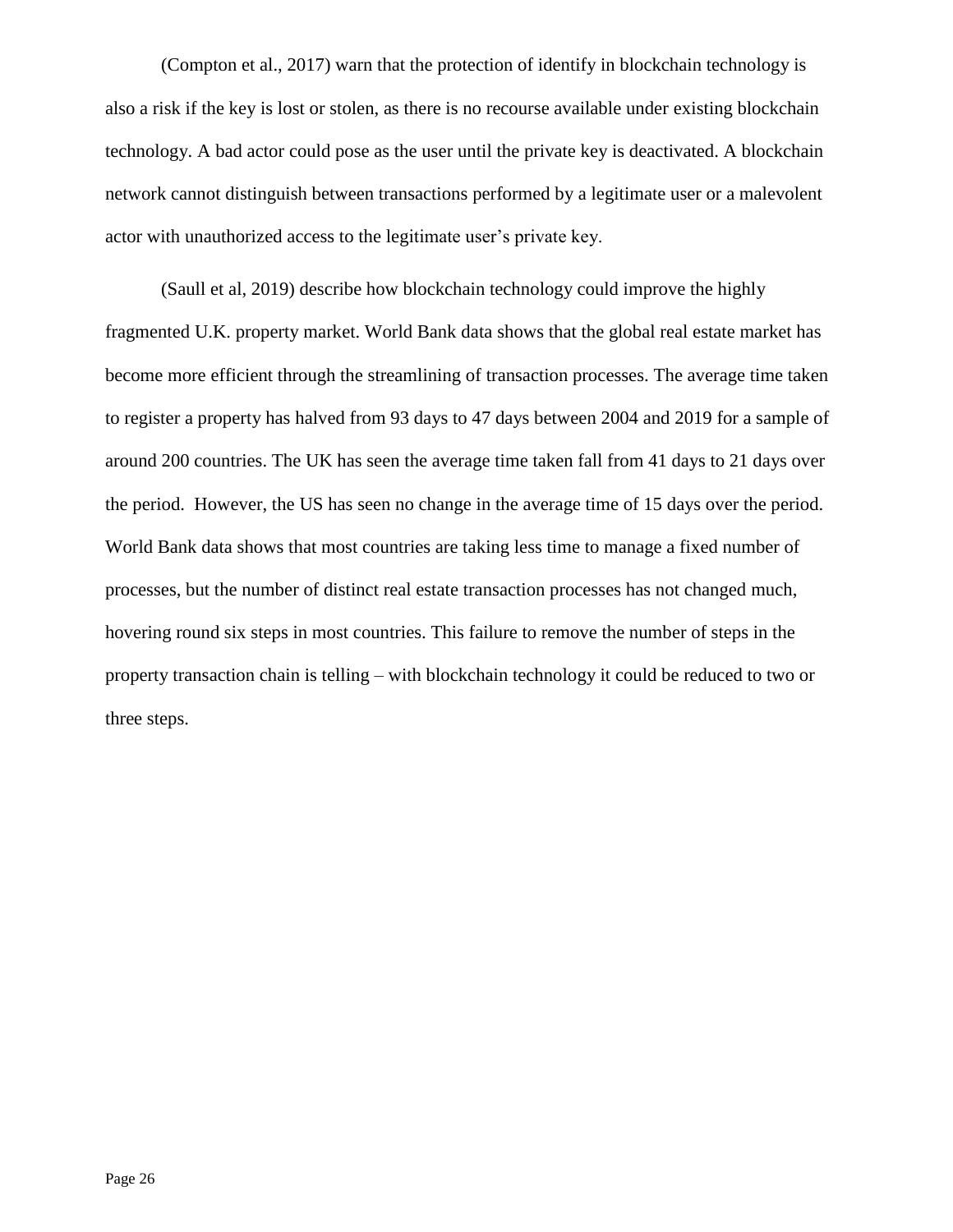#### **Time taken to register property Number of procedures to register property**



(Saull et al, 2019) report that the property transfer success is best measured by the time taken to completion. Delays and over-runs in transactions are common in paper-based systems. They found that delays occurred in close to 40% of all transactions because of due diligence issues in title deeds registration.

Antiquated technology is reported to be a major reason for delay. They describe the most common delays in commercial property transactions and provide suggestions how technology might help (or hinder) these delays. Coordinated government action and major investment is needed to address these problems (government regulation, and tech business innovation.) They argue that private technology monopolies like Amazon, Facebook, Google could provide the answer.

(Ewendt, 2018) argues that there are significant barriers to the successful introduction of blockchain technology in the U.S. as it will require considerable spending on government infrastructure to combine two incompatible systems. A central government entity to maintain the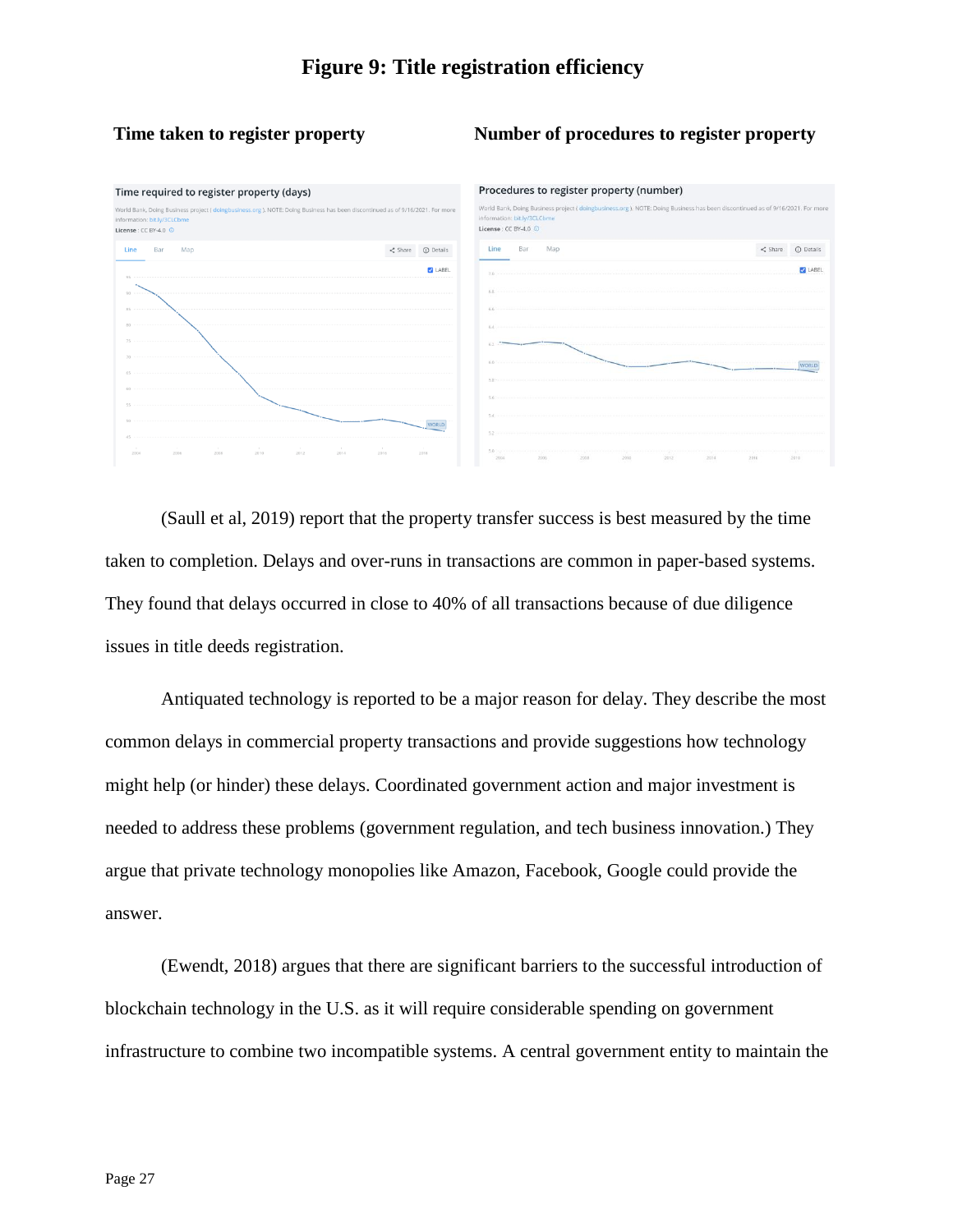registry of property transfers, and the encouragement of commercial agents to manage document transfers.

(Ewendt, 2018) cites a successful pilot which was trialed in Torrens, North Carolina – a paper-based system which might provide a model for a simplified blockchain approach. (Orth, 2017) describes how the Torrens system introduced the concept of a perpetually evolving record of property rights for a land parcel. The original, perfected deed for a property is amended with every subsequent transaction involving the property, showing each transfer of rights. As the grantor's deed is never "re-written" and a new, fresh copy is never given to the grantee, as the current US system requires, so there is minimal opportunity for human error. All past transfers and encumbrances are written into a Torrens deed, significantly reducing the need for title searches and title insurance. He argues that the evolutionary 'Torrens' approach could complement blockchain technology.

The State of Vermont Archives and Records Administration, with local cities and towns evaluated the use of blockchains for public recordkeeping and for recording land records in threeyear period between 2016-2019. (Vermont State Archives and Records Administration, 2019.) The Vermont study had two objectives, to explore whether blockchain would provide sufficient means for an improved recordation system and to suggest possible legislation needed to support the implementation of this technology.

Their findings found no practical benefits to blockchain technology. They state that blockchain doesn't have any real benefit as is does not further verify documentation, nor store it but rather hash documents to the chain that are stored somewhere else.

Vermont published an accompanying whitepaper which represents one of the most thorough examinations of how it attempted to apply blockchain technology to its property records. (Condos et al., 2016) states the main problem is trusting public records held by the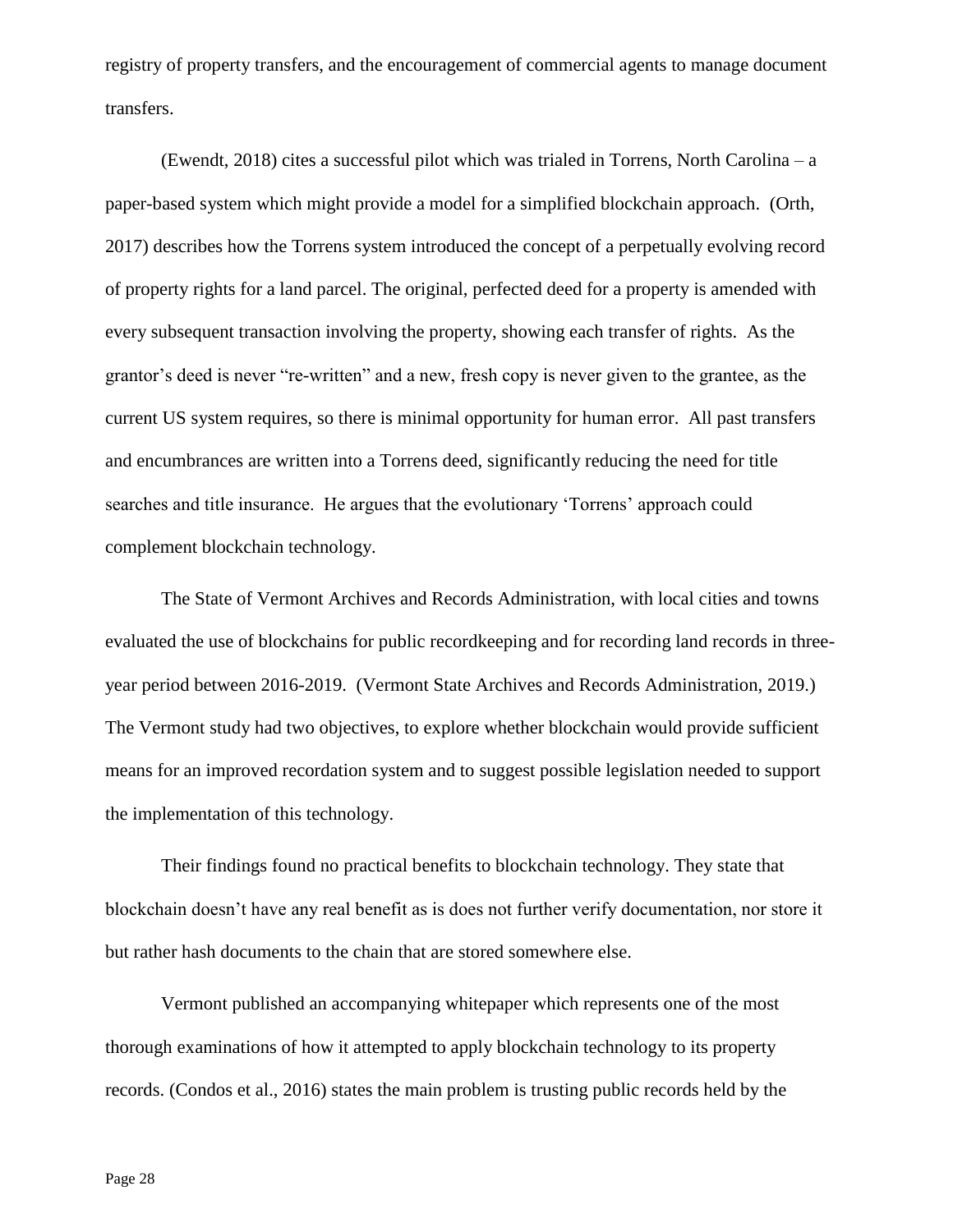government. Blockchains and land transactions appear to be a natural fit, as legal and monetary costs are high, and all the parties to transaction (grantor, grantee, mortgage and loans issuer, agencies) trust town clerks for transaction confirmation. However, there is little or no oversight role, as the clerk does not judge whether the transaction is valid, only whether the proper instruments have been properly filed and recorded.

(Condos et al., 2016) describes optimistic expectations for blockchain use, stating that both parties could record all actions on chain. This could solve "double spending" issues surrounding ownership and allow for no alterations to be made once agreed upon and hashed to the chain. This solves a large issue surrounding trust and conveyance of title. They suggest new legislation, the Uniform Real Property Electronic Recording Act (URPERA) could create a safer, more efficient system for land recordation in Vermont. The act would require all paper documents to be created via an electronic system, with all signatures moving to e-signatures. It would also allow for notary of land recordation to take place online rather than in person.

(Condos et al., 2016) reports that tasks would be extremely complex, requiring all current documents to be transferred from paper to an online system. If only new documents were put on chain, it would be extremely difficult to manage a hybrid system of paper and electronic. For the system to work most efficiently, it would require 100% on chain data. Vermont describes the challenges which any electronic records system face, noting that keeping both reliability and integrity of records is very hard to do. It's often not possible to achieve both objectives at the same time as records which are easier to use, like those on a blockchain often have light integrity controls. If property records on the blockchain stored hashes or pointers to a record as opposed to the documents themselves, the original records from which those hash values derived would need to be stored on a publicly accessible system if its role is not only to validate but also store the transactions so that the public can audit their veracity.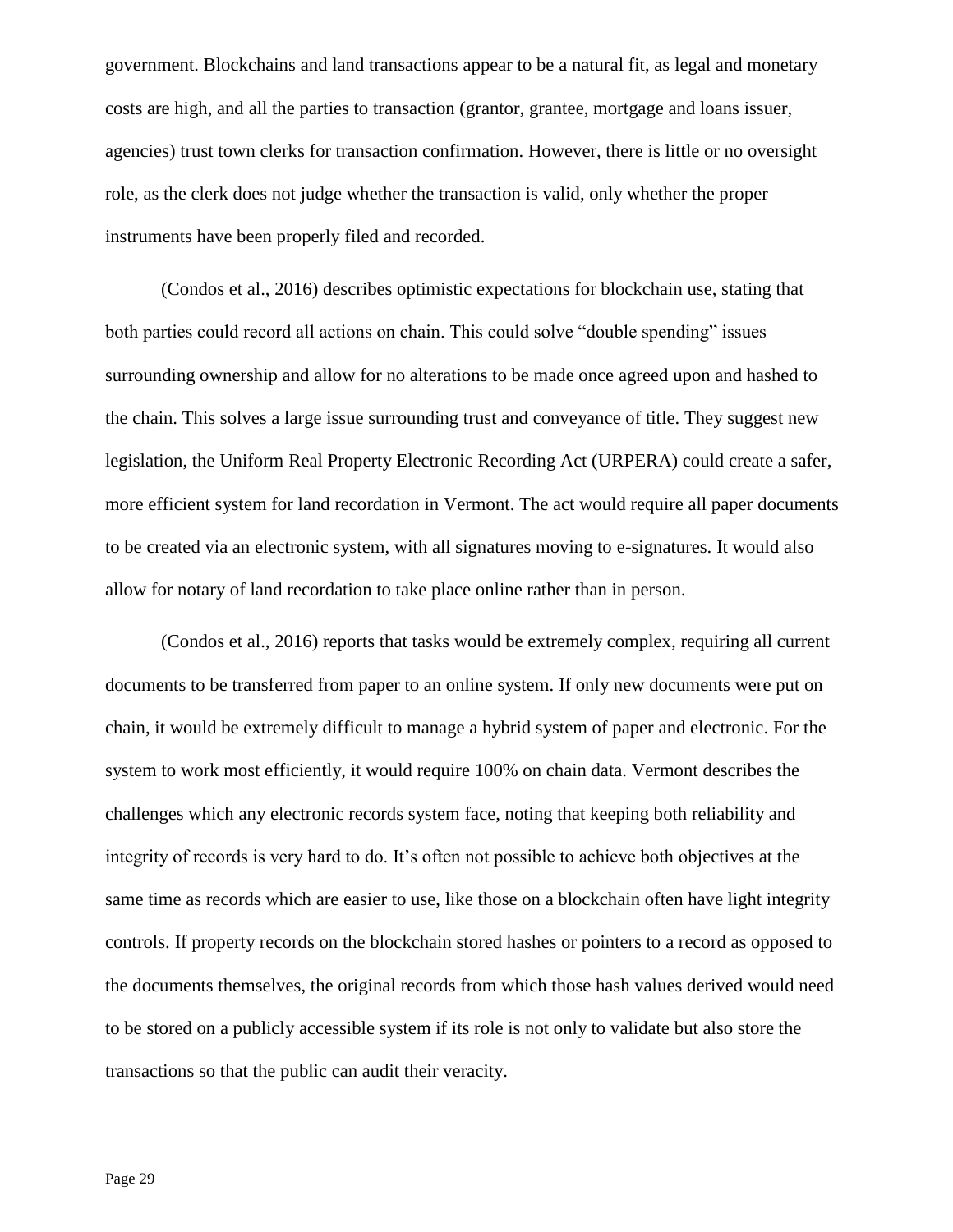(Condos et al., 2016) offers seven recommendations. First, to enact URPERA to allow Vermont to modernize its recording system for property. Second, to create an electronic system for notarization to capture the entire record of the property transaction. Third, to re-examine the roles that municipal clerks play to avoid replication and inefficiencies. Fourth, to form a land recordation committee to ensure all requirements and procedures for recording land are followed and preserved, regardless of the technology implemented. Fifth, to establish a plan of succession should the blockchain route be compromised. Sixth, to create a full database going back to the start on chain, rather than just adding new records to chain and using hybrid paper electronic system. Seventh, to record all aspects of land information separately, such as permits, zoning, etc.

Vermont concludes by suggesting that creating a digitized system will be more efficient and solve existing issues, but don't use blockchains which confused the process and add more headaches. Blockchains are useful for public recordkeeping only if public institutions can guarantee the long-term preservation and continued access to the data recorded.

#### **4. Interviews**

We conducted interviews with several industry professionals to better understand the operation of the title insurance sector and how the application of blockchain technology might impact this industry. We focus our questions specifically on blockchain and title insurance, looking at the upsides, the downsides, and if it could be done from a practical sense. We conclude by surveying the interviewers on a 1-5 scale and find that following issues are considered most important: authentication in the current title process, increasing efficiency and reducing the cost of title insurance, while greater transparency and cutting fraud are seen as less important.

#### **1. Mike Manning, head of blockchain technology and digital currencies at Amazon**.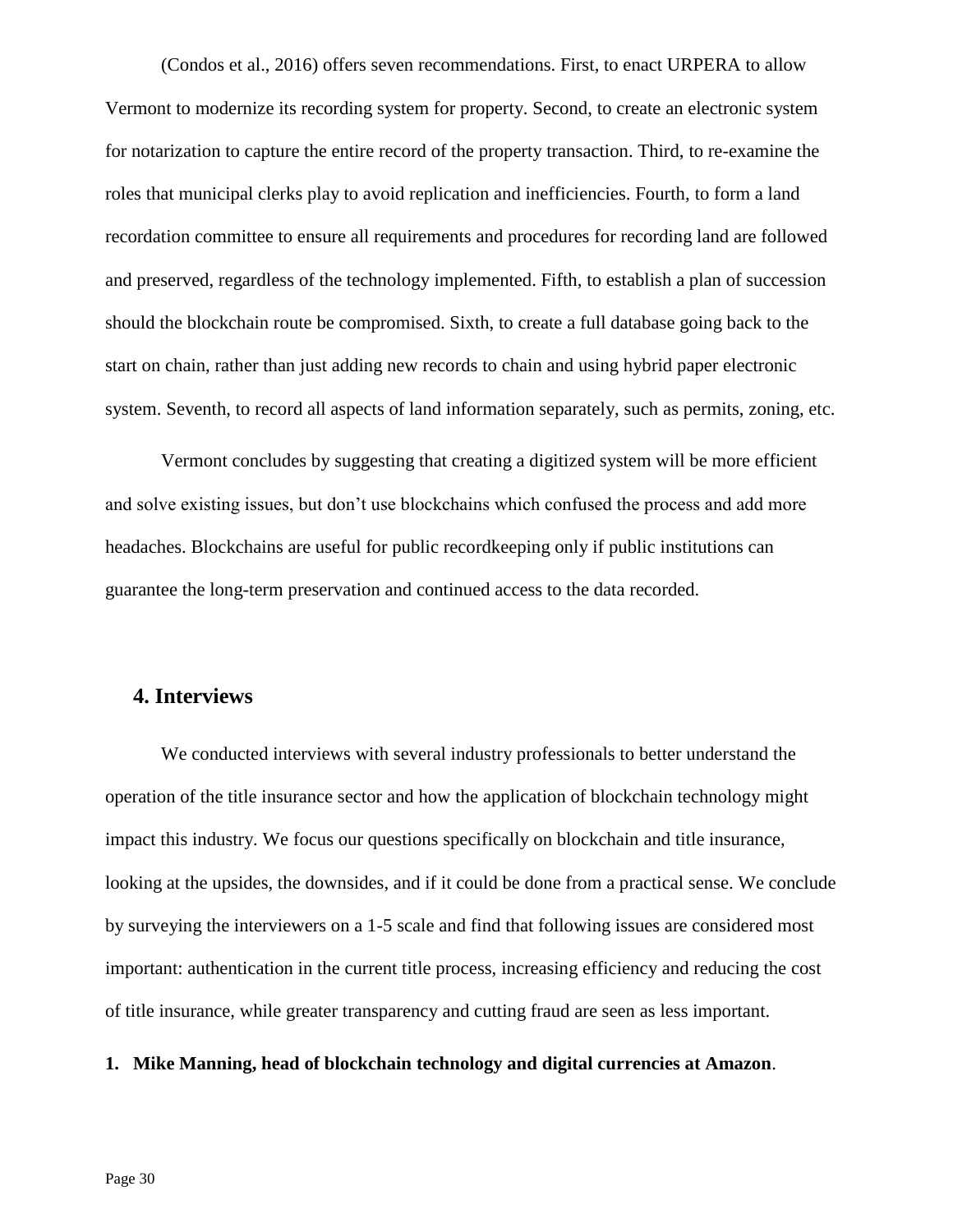Manning does not believe putting title on chain is either beneficial or practical. He offers two main explanations. First, putting title insurance on chain will not save enough money to justify the cost and time taken. Federal mortgage providers Fannie Mae and Freddie Mac will still require title insurance, so putting title on chain will not replace the need for title insurance until those changes. Second, putting property on chain today does not account for all the historical property information. Because there are still issues and defects on title from the data not attached to the chain, you will still need title insurance until all information from the start of the property is attached to the blockchain.

Manning believes that putting all this information across 3,000+ counties across the U.S. will be almost impossible. He emphasizes that unless an asset is originated on chain, it never belongs on chain. He argues that digitization and blockchain technology are very different things. He believes that blockchain could automate procedures across institutional boundaries.

While Manning does not see much value in adding title insurance to the blockchain, digitizing the real estate process could be immensely valuable. By originating a mortgage on chain, you can structure all the data and documents and construct them digitally to be evaluated by smart contracts to save a large amount of money. If you can provide all inputs needed for a mortgage into a loan file and digitally sign to ensure all data is valid and true, then you can use automated smart contracts to test that the buyer meets all necessary criteria for the loan. Manning concludes by noting that while blockchain integration could be valuable in a few areas of real estate, using blockchain for title insurance just doesn't make much sense.

# **2. Eric Lapin worked for Old Republic title. Lapin spearheaded a campaign at Old Republic to implement blockchain.**

Lapin states that overall, blockchain can act as a Customer Relationship Management system and document management system for storage in an immutable and transparent manner. In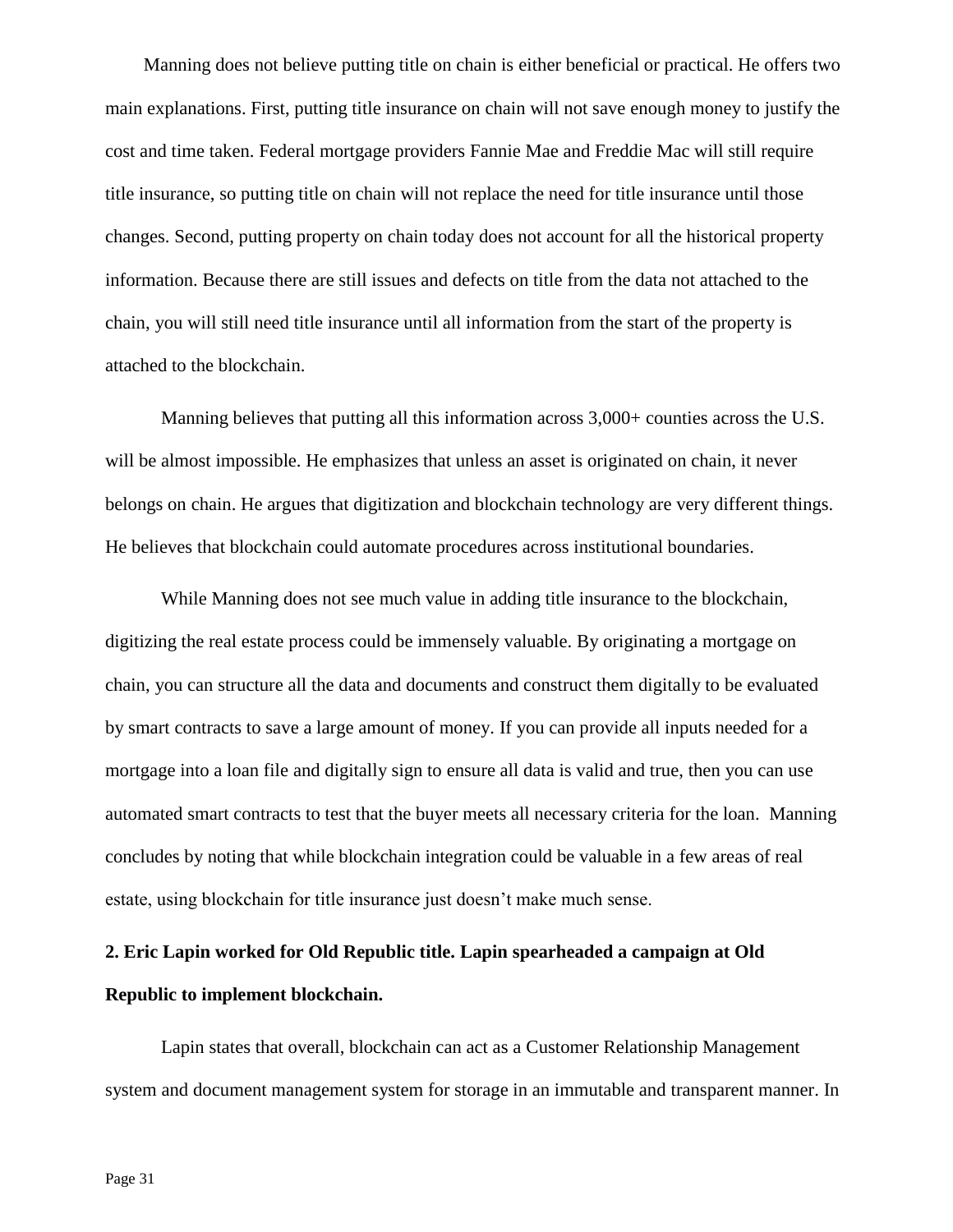relation to title insurance, blockchain only helps lenders sell loans through the secondary market by reducing the number of times needed to process due diligence (which is around six times for every loan.) This allows costs to be reduced through the process by cutting out each individual cost for due diligence which is \$500-700 every time.

Lapin notes that while it will not reduce much for the end consumer in title insurance, it can drastically cut time and cost for the lenders who buy and sell these loans through the secondary market. Lapin does explain that moving from the current system to a blockchain will be hard to accomplish as it is very expensive, not well understood, and can scare individuals through misconceptions around fraud and loss of jobs.

**3. John Mirkovic is the Deputy Clerk for Cook County Illinois. Mirkovic led the Cook County pilot program using blockchain for title insurance (as previously mentioned in the literature review.)**

Mirkovic expressed that blockchain was a very promising system for keeping records in a permanent, decentralized way. He believes that real estate was the sector that needed this technological update the most but was a long way off from getting all the parties needed to make it work on board. After the pilot program concluded, he and his colleagues pivoted to an educational role, trying to help teach other people about the strengths of blockchain and why it is a crucial next step in the evolution of real estate.

One issue he notes is that, while blockchain can be an efficient means for recording a chain of title, it cannot clear any clouds/defects on title when found. To check for clear title accurately and thoroughly, one must search five different offices in each county making it difficult to accurately predict clear title using blockchain.

Mirkovic mentions that to best use blockchain, it would be best to transition back to the old method of title known as the Torrens system, which relied on the government to issue clear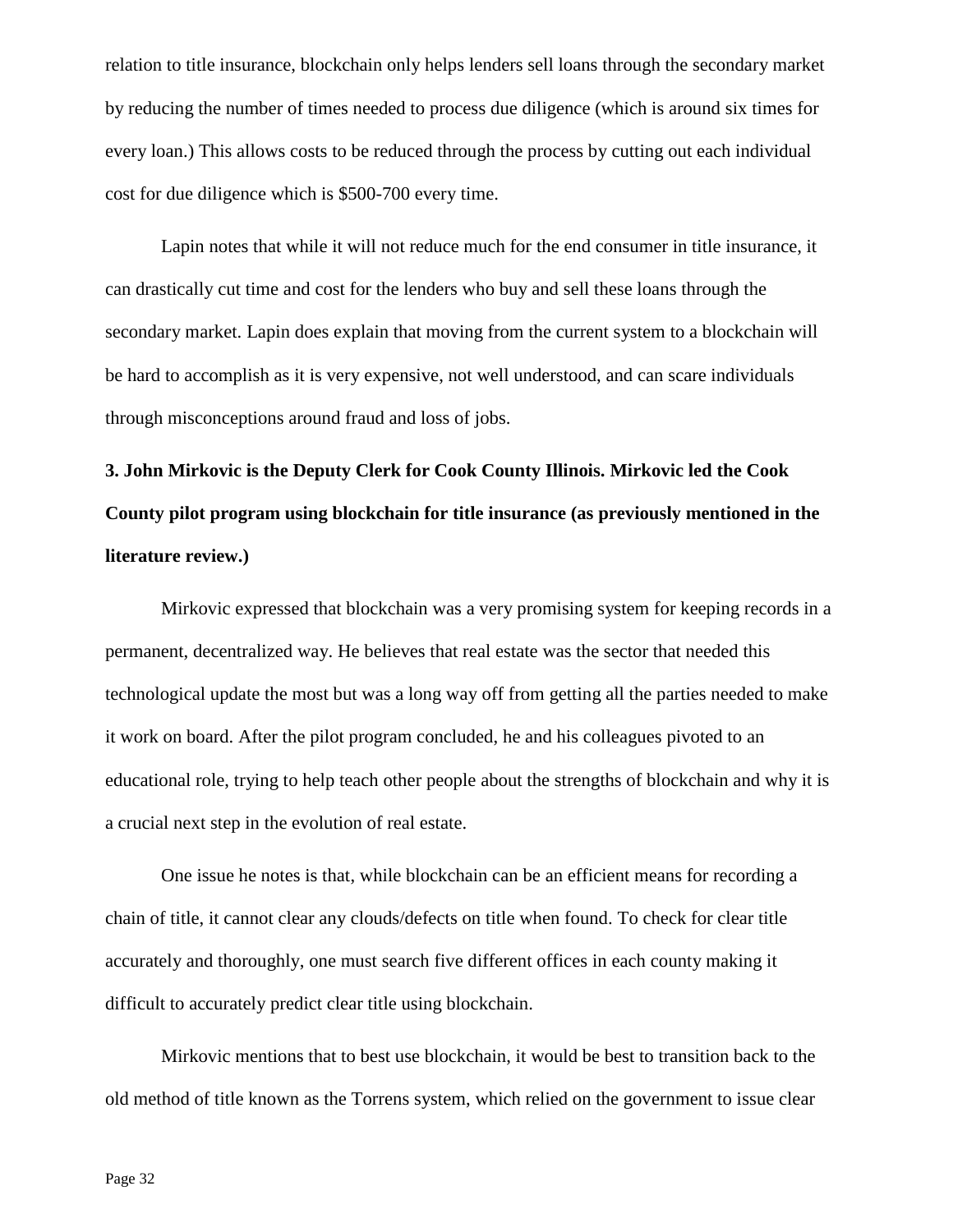title and was backed by the state. The United States currently operates on a private title insurance system, which in theory should save more money for the consumer through the free market but does the opposite. He argues that with the emergence of blockchain, it makes more sense to revert to the old system and use both the chain and government to secure title.

Some of the biggest barriers to blockchain is the complexity of a real estate transaction. Learning how to boil down and reframe this transaction to fit blockchain will take time, cost, and disadvantage many parties who facilitate the system of operation currently. Another issue is that since blockchain technology is decentralized and unregulated, it is easy to make a mistake and lose all your money. When sending funds to two wallets through a blockchain, you must have a wallet address. If you input the wrong address and send the funds, you lose your asset for good and there is no one to fix the mistake.

**4. 'Joe Smith' has asked to stay anonymous through the interview so we will be using a pseudonym to respect his privacy. Smith has extensive knowledge in mortgages and real estate, working close to big innovators in the space. Smith is currently the CEO of a fintech mortgage company.**

Smith notes that blockchain could improve title insurance, and the real estate process, but will never happen because the title insurers and other parties involved in the process make so much money through the current inefficient system. He sees the true application of blockchain being the ability to load all information on to the ledger and having the information publicly accessible for the loan.

Smith emphasized how inefficient the current title process is. A quarter of the counties in the United States still record all information regarding title by hand, leading to high rates of error. If you could apply title to the blockchain, you cut the need for title insurance as you can see the entire chain of title publicly. Overall, he sees that blockchain is important for creating, sharing,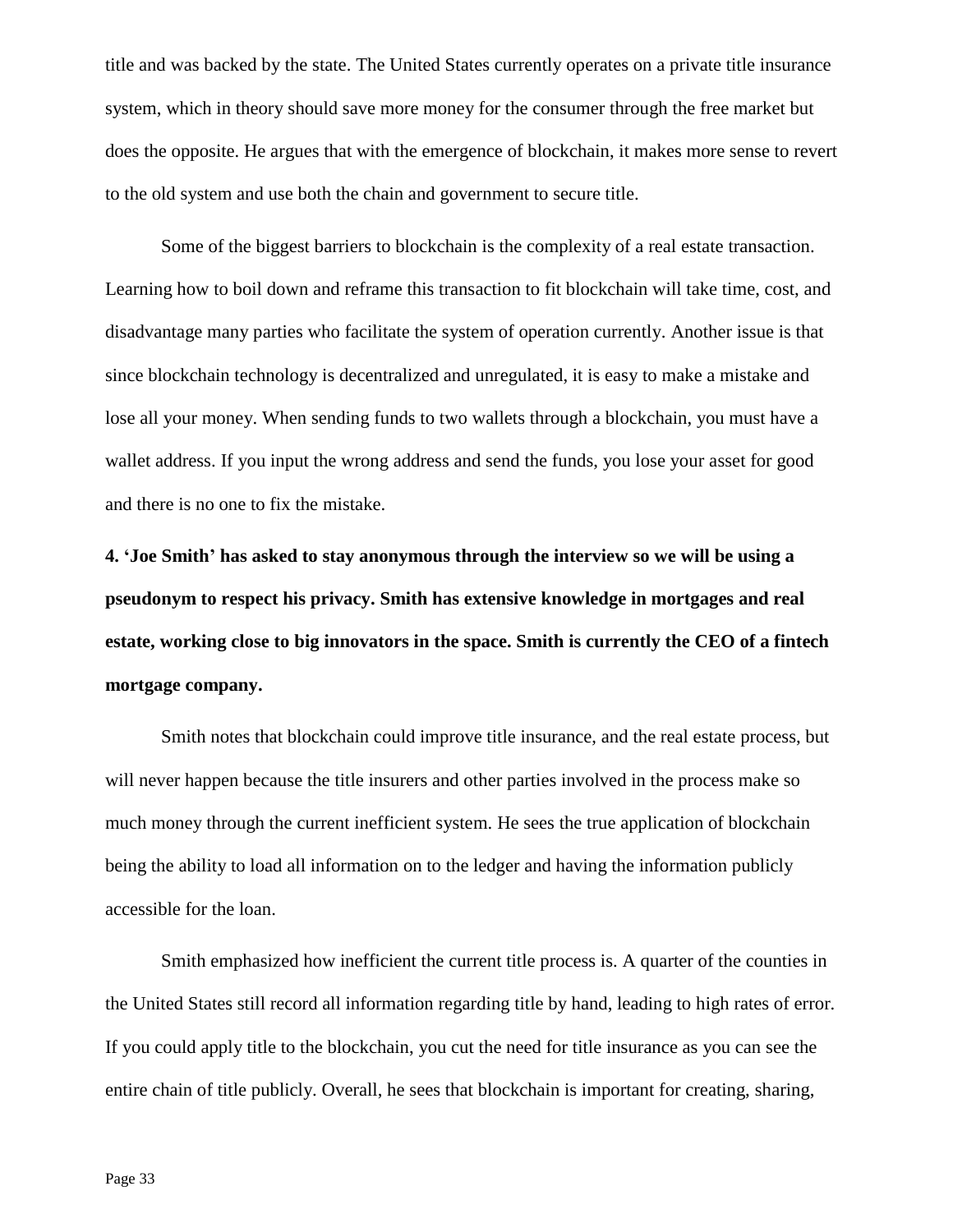and giving permission to data. Today a data warehouse holding real estate loans cannot grant an outside actor to view part of the loan because it would grant access to the entire data warehouse. The blockchain gives the ability to give certain permissions for data viewing without compromising all the data, streamlining the operational process.

Smith notes that one of the biggest blockers from mass adoption would be trying to convince every county in the US that this technology is worth the time and cost to implement. He also states that the main players who control the market, title insurers, would never allow for this system to even begin to come to life as it is massively profitable for them. Joe states that over 80% of the cost for title insurance is profit for the insurer. Another main blocker is how politically entangled real estate is with the government. Lobbying congress to ensure blockchain never sees the light of day is easy and cheap for the big players at risk.

Smith concludes that emerging countries are very open to adopting blockchain to protect against fraudulent governments. Using a transparent and decentralized ledger prevents embezzlement of funds, provides a clear process to the public and fosters stability. By creating standardization and stabilization, these emerging countries can attract foreign investment and grow their economy at an exponential rate.

#### **Quantifying Title Insurance and Blockchain**

All participants in the interview were asked to rate their opinion on various questions relating to blockchain and title insurance to begin to quantify and analyze various inputs. Their responses are based on a scale from 1 to 5, with 1 being no not at all and 5 being yes extremely.

#### **Figure 10: Summary of interviewee opinions**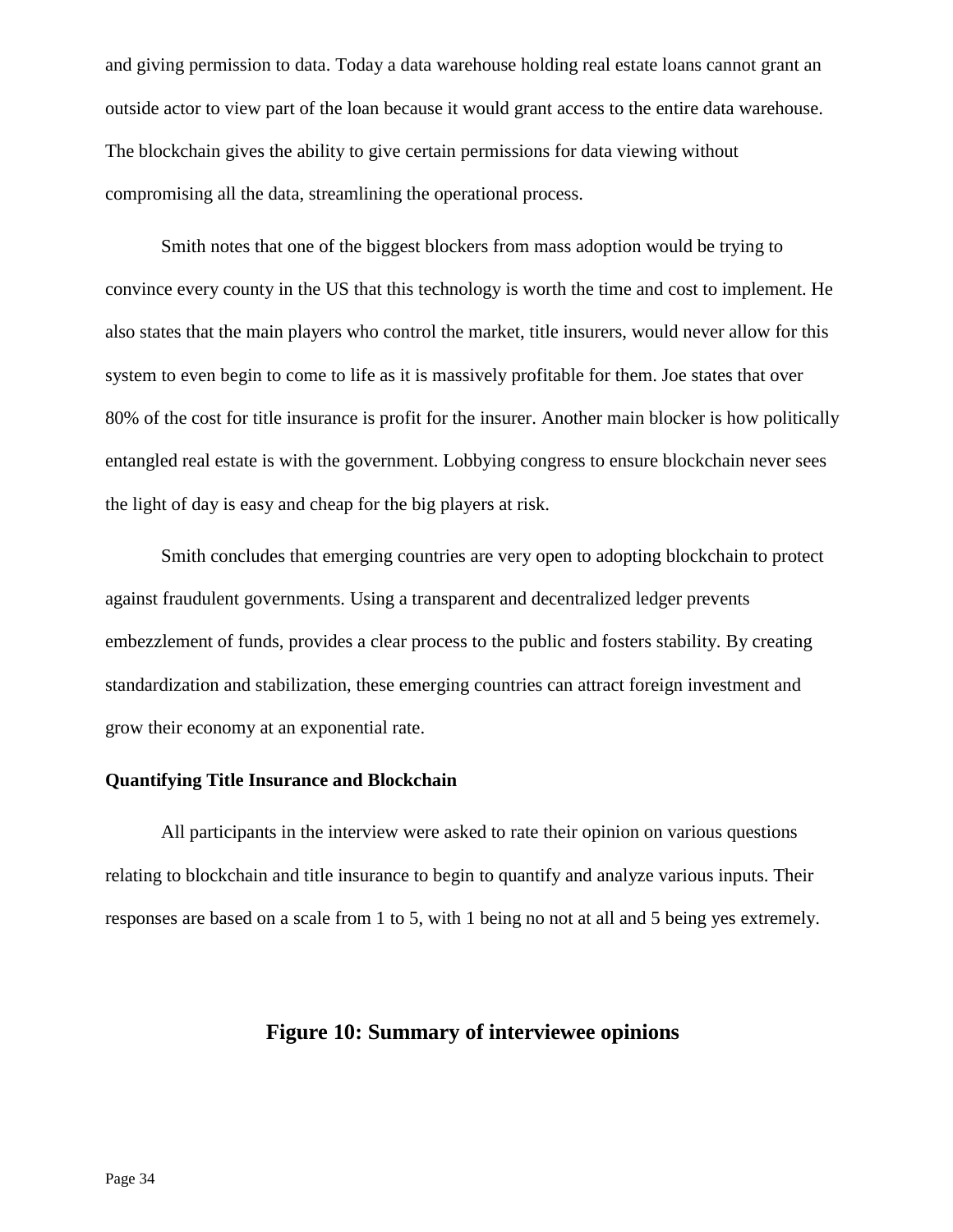| <b>Name</b>                           | <b>Mike</b>    | 'Joe Smith' | Eric           | John            | Average |
|---------------------------------------|----------------|-------------|----------------|-----------------|---------|
|                                       | <b>Manning</b> | (Pseudonym) | Lapin          | <b>Mirkovic</b> |         |
| Is title insurance an important       | $\mathbf{1}$   | 5           | 3              | 5               | 3.50    |
| consideration in the application of   |                |             |                |                 |         |
| blockchain in the real estate sector? |                |             |                |                 |         |
| Do you think blockchain can reduce    | 3              | 5           | $\overline{2}$ | 5               | 3.75    |
| cost in title insurance?              |                |             |                |                 |         |
| Do you see authentication as a        | 3              | 5           | $\overline{4}$ | 5               | 4.25    |
| major issue in the current title      |                |             |                |                 |         |
| process?                              |                |             |                |                 |         |
| Do you see fraud as a major issue in  | $\mathbf{1}$   | 5           | $\overline{3}$ | $\overline{2}$  | 2.75    |
| the current title process?            |                |             |                |                 |         |
| Do you see efficiency as a major      | 3              | 3           | $\overline{4}$ | 5               | 3.75    |
| issue in the current title process?   |                |             |                |                 |         |
| Do you see transparency as a major    | $\mathbf{1}$   | 5           | $\mathbf{1}$   | $\mathbf{1}$    | 2.00    |
| issue in the current title process?   |                |             |                |                 |         |

### **5. Discussion**

At the macroeconomic level, the Marx-Schumpeter model of economic change is a commonly used framework to understand the impact of technological change. We consider its relevance to the failed introduction of blockchain technology in the U.S. property sector. (Davidson et al., 2018) argues that blockchain is a technology that disrupts institutions, industries, and services, but also the organization and governance of firms, markets, and governments. (Berg et al., 2019) examine the structural economic consequences of wide-spread blockchain adoption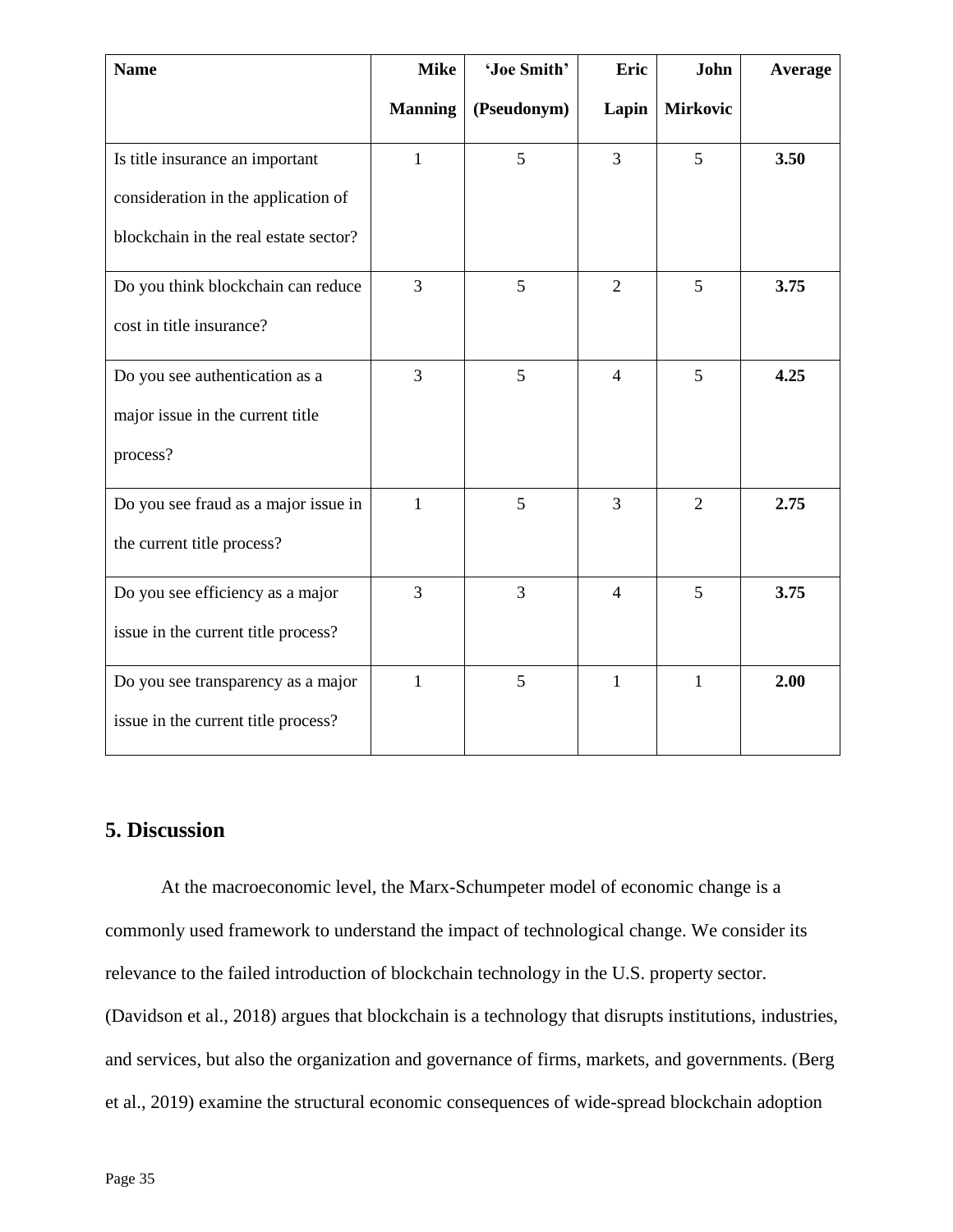predicting that in a Marx-Schumpeter model, technology fosters economic complexity, which in turn fosters more economic growth. To the contrary, in a blockchain-enabled world, technology fosters economic simplicity, a lower cost of trust, and more economic growth. The authors consider this process to be inevitable and label it "de-hierachicalization."

Blockchains have a simple economic model, revenues are generated in fees for the provision of services, and costs are incurred to secure the blocks upon which consensus is built. To the extent that these values are modest which, and at present they are, the cost of trust which they provide is diminished to that point those middlemen have no long-term role (having higher revenues and charging larger costs.) Blockchain technology literally creates trustless economies, and their introduction should logically follow.

The introduction of blockchains in a post-industrial economic era provides new business models which are embedded in smart contracts on distributed ledger technology. (Berg et al., 2019) argue that a capitalist economy which is built on distributed ledger technology requires a new "co-evolutionary" model which goes beyond Marx and Schumpeter. The classic Marx-Schumpeter thesis requires complexity, which is governed hierarchically, as opposed to the decentralized models of the blockchain. The authors state that both models can co-exist and hence are co-evolutionary.

The Marx-Schumpeter model predicted the rise of hierarchy as an outgrowth of industrial innovation. Complexity led to the creation of large hierarchic organizations to amass capital, creating monopolistic competition. In a Marxian model capital accumulates monopolistically, and small firms are displaced by larger firms. The growth of hierarchy – what Marx calls 'centralization' – provides economies of scale and "the progressive transformation of isolated processes of production carried on in accustomed ways into socially combined and scientifically managed processes of production" (Pg. 4.)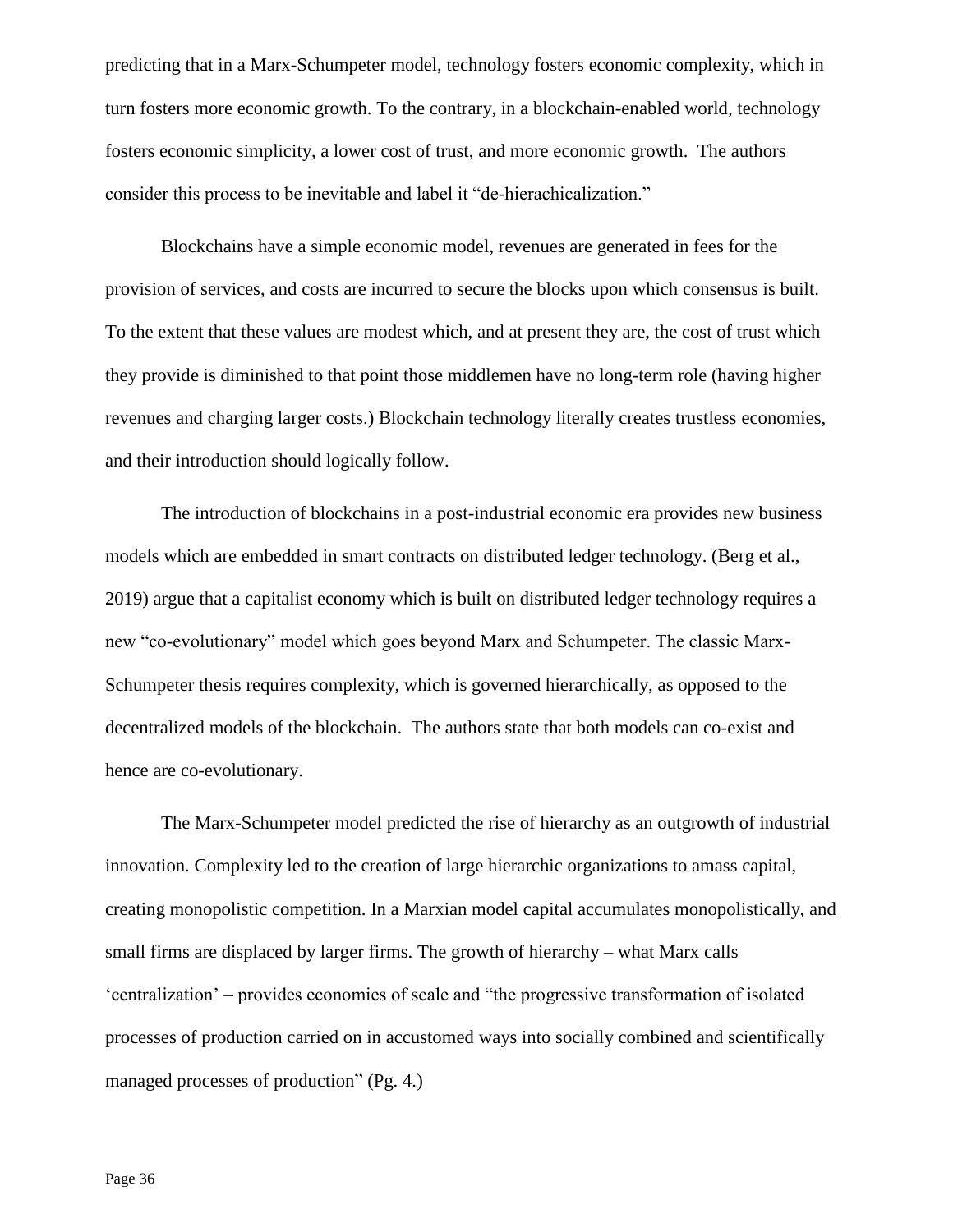Hierarchy was the result of innovation, and complexity was the result of hierarchy, with both required to coordinate around large projects (such as railroads). Schumpeter adopted many of the key elements of Marx's model, for example, the dynamics of industrial capitalism led to the creative destruction in markets and firms and as the evolutionary replacement of general-purpose technologies in heavy industry. Schumpeter's concern was that the growth of hierarchy and administrative processes impeded creativity, induced regulation, and impeded entrepreneurial dynamics.

On the contrary, the long-run historical effect of blockchain technology is to disrupt the economic value of hierarchy, as it moves from public to private models, and the cost of trust is dramatically diminished. Hierarchies are no longer required to control markets or economies. (Berg et al., 2019) call this process de-hierachicalization. This process reduces the need for economic or regulatory intervention. Markets are naturally competitive, anti-trust and competition law are unnecessary, economic organization is more diverse, and companies and labor law to manage unbalanced bargaining power between shareholders, employees and management are not required.

This view is somewhat utopian and is not yet demonstrated in the application of blockchain technology in the property market. Rather, we view this process as the potential simplification of business into a decentralized world where no actor can use their dominant legal or economic position to extract economic rents over-and-above those which are required to support the network and for the provision of their specific services.

At a microeconomic level, agency theory provides an explanation for the reluctance of the property industry in general and title insurer's specifically to not introduce blockchain technology. In the absence of perfect information on title, there is an obvious information asymmetry in a real estate transaction. Title insurers have the best information on title risk and can set title insurance premiums at a level to reflect their costs and desired profits in a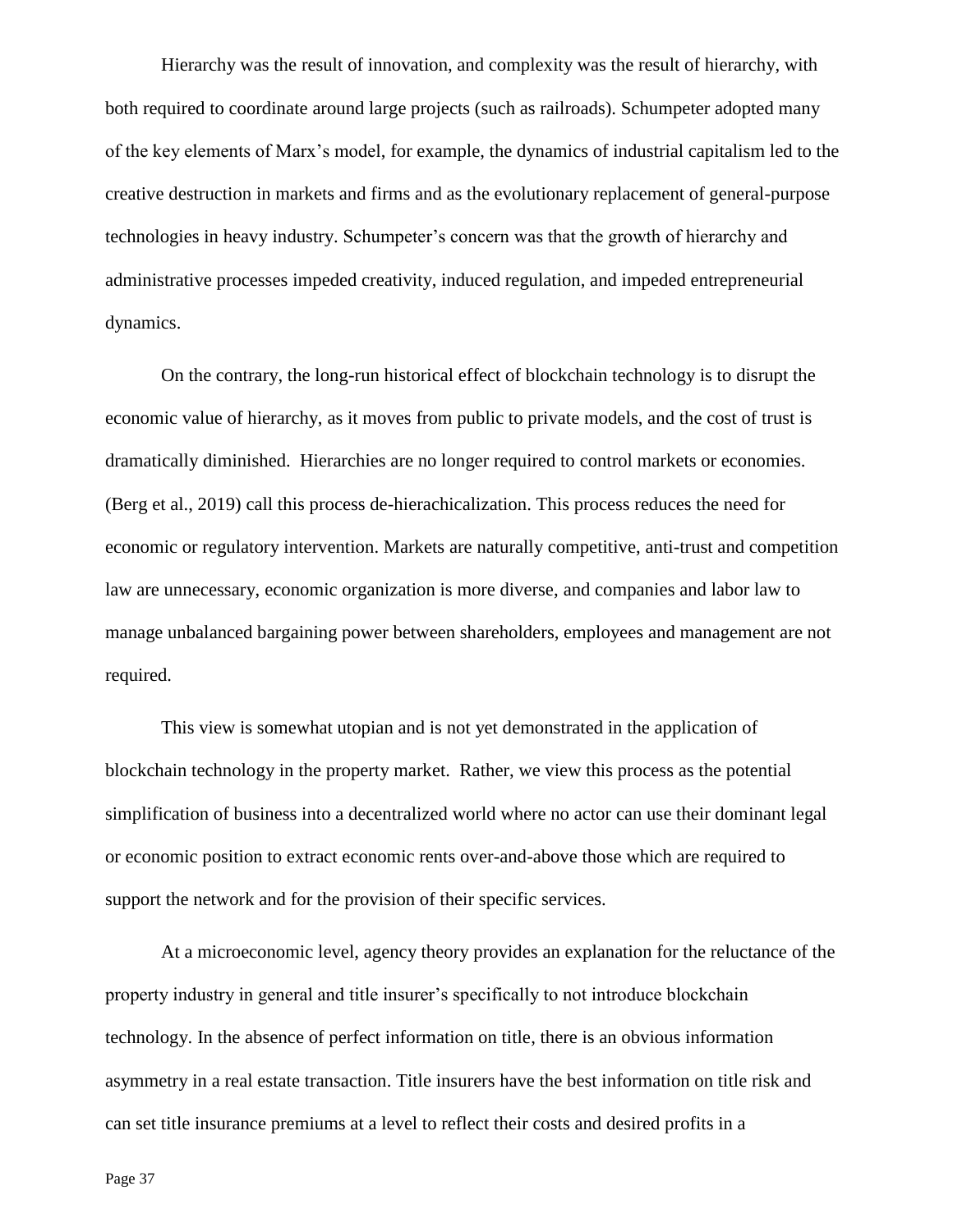monopolistic industry. We find that title insurers benefit from excess profits due to unnecessary agency costs because they make insurance premium decisions based on their market position in assessing title risks (asymmetric information) which would otherwise disappear with the application of blockchain technology (in which all parties would have the same information). Further research would look to quantify the savings which might be possible if the role of property intermediaries, like property agents, were removed, and how this compares to the investment required.

#### **6. Conclusion**

We find that in the application of blockchain technology to the chain of title in property transactions has failed for several reasons. First, the legal basis for translating physical contracts to blockchain technology is not possible (paper records are preferred and, in some cases, essential.) Second, the is no appetite to invest in the necessary technology and operational change. Third, major players in the industry, notably title insurers, have no incentive to introduce changes which would at least reduce their profitability and, at worst, not require their services. Fourth, many in the industry believe the current system works efficiently. Fifth, there is no local or central government leadership to promote innovation.

Most of the studies we have reviewed, and the interviews concluded, argue that there are insurmountable legal, operational and investment barriers to the introduction of property blockchains. While the benefits of a trustless economy are apparent, and widely professed, in practice there is no economic impetus to drive a wave of Schumpeterian creative destruction. This is a failure of 'de-hierarchicalization', or market simplification, as competing interests continue to extract meaningful economic rents from the current structural inequalities and technological shortcomings.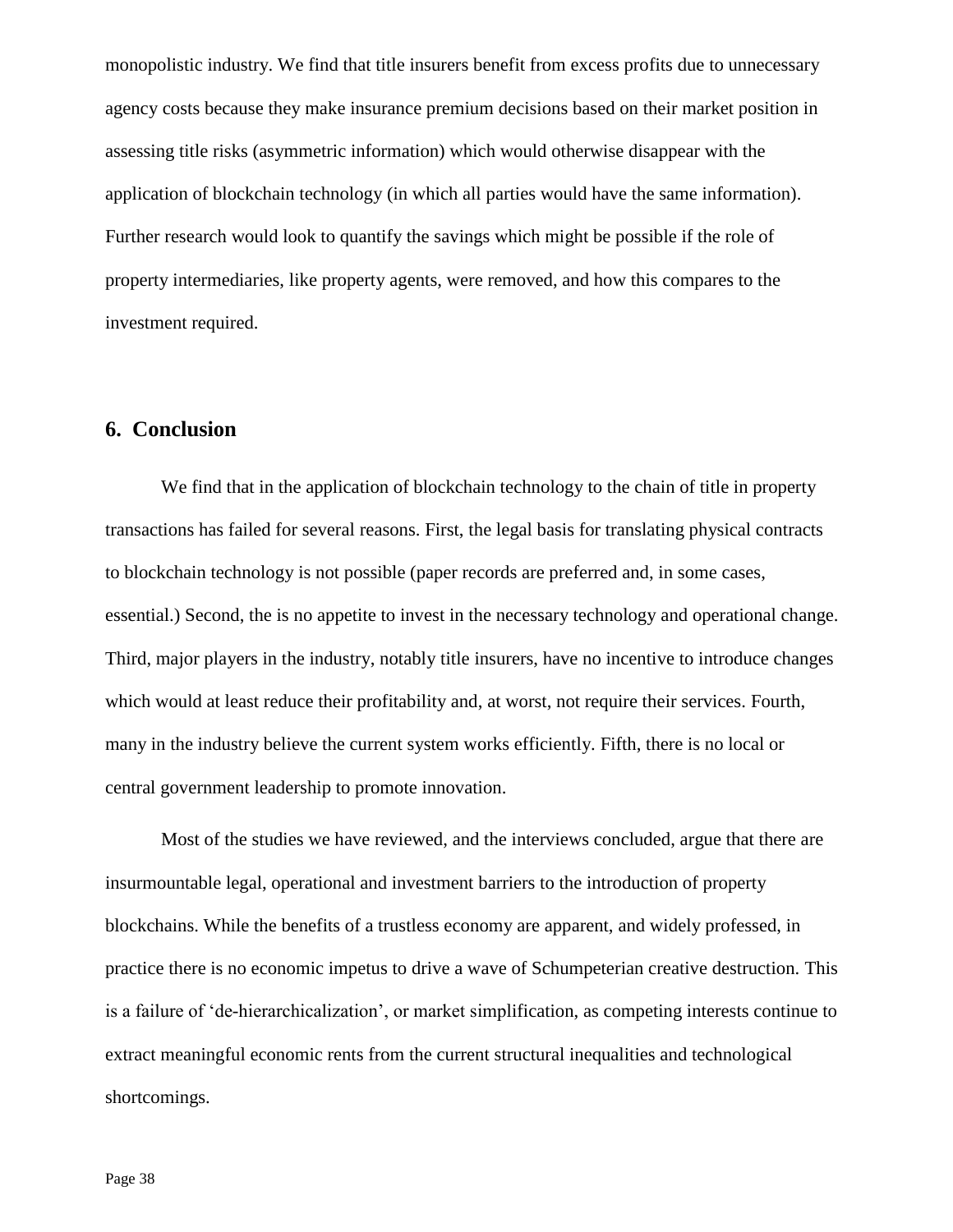While blockchain technology might one day provide for trustless industries, with property being a prime candidate, there are many good reasons why this is not currently the case. Further research should compare the required investment in a national property blockchain in the U.S. to demonstrate that savings in time and money justify the required capital spending.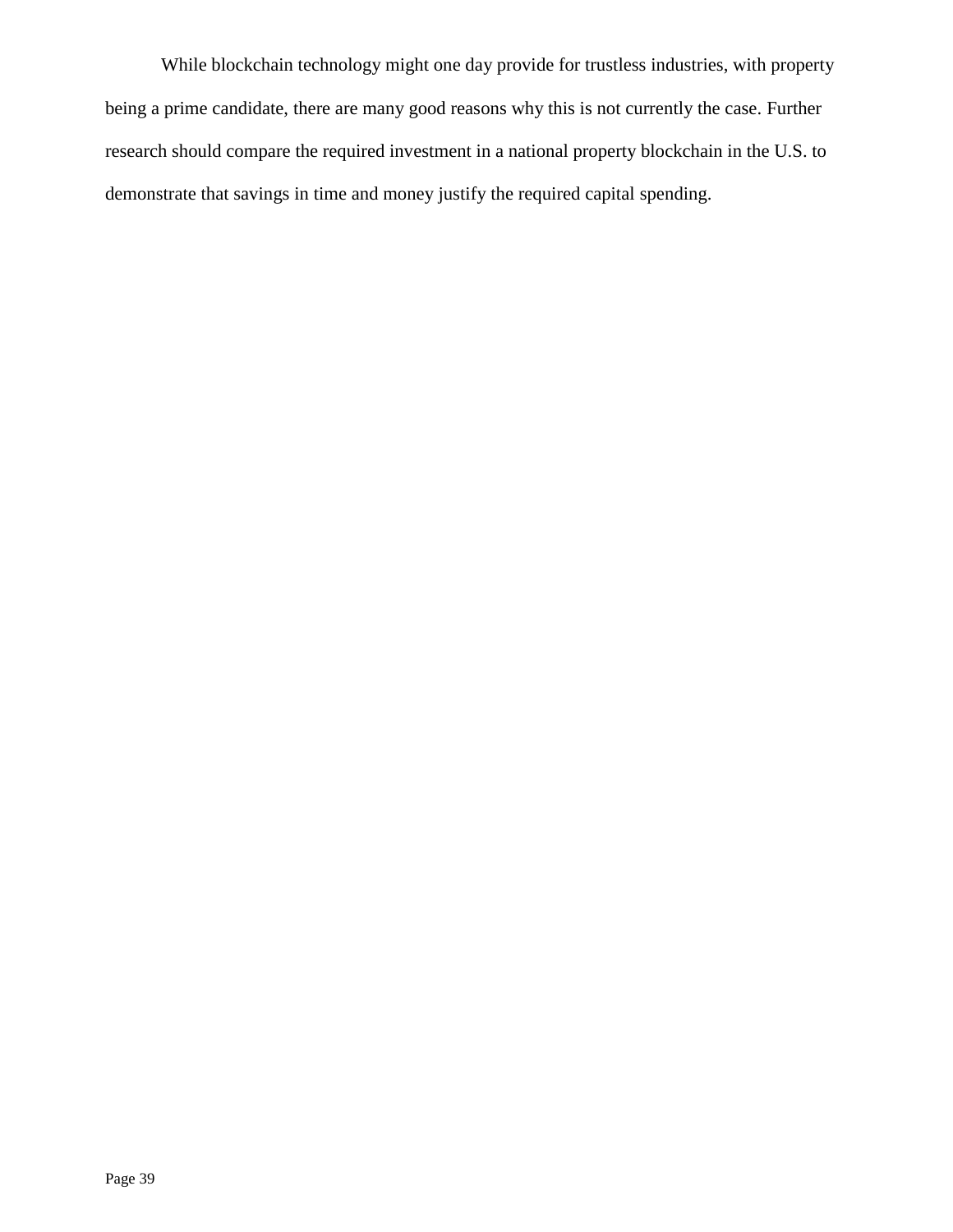- ALTA.org. (2021). *Industry research*. ALTA.org. Retrieved from https://www.alta.org/industryresearch/
- *ALTA's Land Title Institute - Title 101*. American Land Title Association. (n.d.). Retrieved from https://www.alta.org/media/pdf/CH01.pdf
- Berg, C., Davidson, S., & Potts, J. (2018). Capitalism after Satoshi: Blockchains, Dehierarchicalisation, innovation policy and the Regulatory State. *SSRN Electronic Journal*. https://doi.org/10.2139/ssrn.3299734
- Bieniek, J. (2011). *Demystifying Title Insurance*. Retrieved from https://firstconsulting.com/sites/default/files/FCA\_press\_release\_on\_ERM\_Tool\_Kit.pdf
- *Blockchain in real estate: Use cases and implementations*. ConsenSys. (n.d.). Retrieved from https://consensys.net/blockchain-use-cases/real-estate/#loans
- Cachin, C., & Vukolić, M. (2017, July 7). *Blockchain consensus protocols in the wild*. arXiv.org. Retrieved from https://arxiv.org/abs/1707.01873
- CATIC. (2018, June). *Why Blockchain technology won't replace Title Insurance.* Retrieved from https://staging.catic.com/sites/default/files/Portals/0/PagePdfs/CATIC%20Blockchain%20 White%20Paper.pdf
- Compton, S., & Schottenstein, D. (2017). A publication of the Real Property Law Section of the New York State Bar Association. *N.Y. Real Property Law Journal*, *45*(2).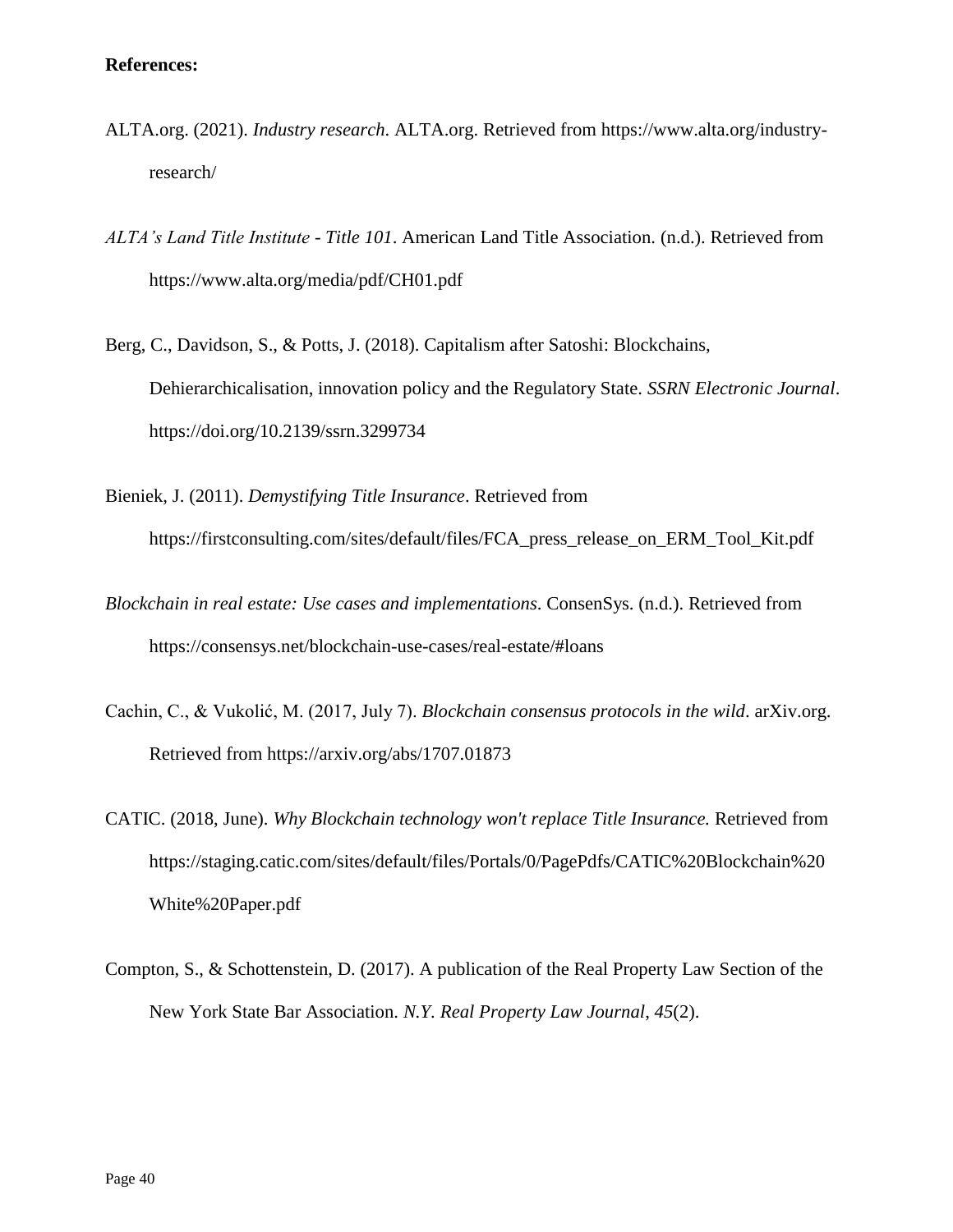- Condos, J., Sorrell, W. H., & Donegan, S. L. (2016, January 15). *Blockchain Technology: Opportunities and Risks*. Retrieved from https://legislature.vermont.gov/assets/Legislative-Reports/blockchain-technology-report-final.pdf
- Davidson, S., De Filippi, P., & Potts, J. (2018). Blockchains and the Economic Institutions of Capitalism. *Journal of Institutional Economics*, *14*(4), 639–658. https://doi.org/10.1017/s1744137417000200
- DiLallo, M. (2022, April 5). *How to Invest in Real Estate*. The Motley Fool. Retrieved, from https://www.fool.com/investing/stock-market/market-sectors/real-estate-investing/

Dixon, C. (2018, October 26). *Why decentralization matters*. Medium. https://onezero.medium.com/why-decentralization-matters-5e3f79f7638e

- Ewendt, M. (2018). Leveraging Blockchain Technology in Property Records: Establishing Trust in a Risk-Filled Market. *North Carolina Journal of Law & Technology*, *19*(4). Retrieved from https://scholarship.law.unc.edu/cgi/viewcontent.cgi?article=1355&context=ncjolt.
- *First American Financial*. Index | First American. (2018, November 28). Retrieved from https://www.firstam.com/news/2018/first-american-launches-blockchain-system-20181128.html
- Koronczok, M. (2019). The new "Chain" of Title. *Texas A&M Journal of Property Law*, *5*(3), 401–420. https://doi.org/10.37419/jpl.v5.i3.4
- Ludwin, A. (2018, January 12). *A letter to Jamie Dimon - and anyone else still struggling to understand bitcoin and cryptocurrencies*. Business Insider. Retrieved from https://www.businessinsider.com/what-to-know-about-bitcoin-if-you-dont-understandcryptocurrencies-2018-1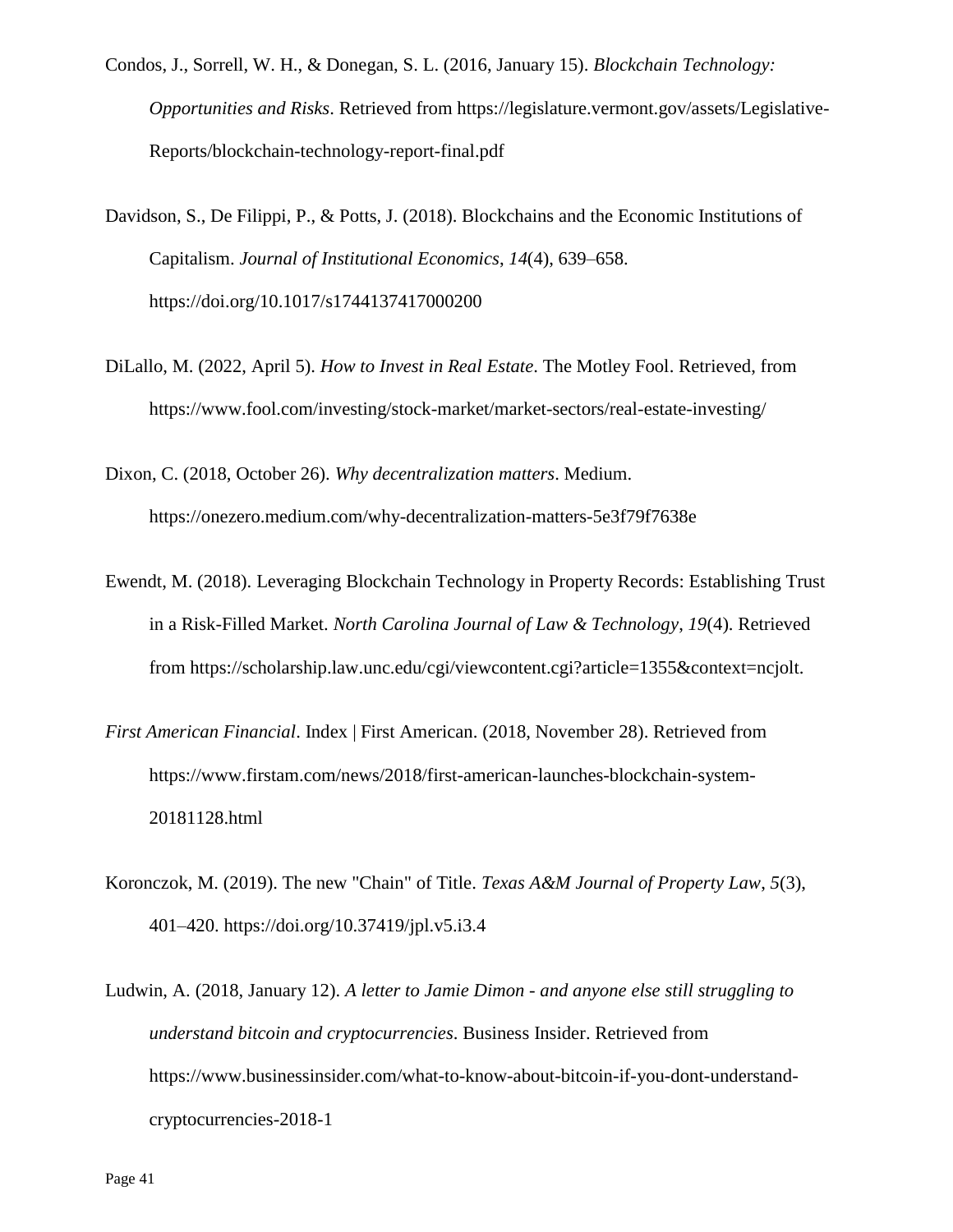- Mamoria, M. (2017, June 28). *WTF is the blockchain?* HackerNoon. Retrieved from https://hackernoon.com/wtf-is-the-blockchain-1da89ba19348
- Nakamoto, S. (2008, October 28). *Bitcoin: A peer-to-peer electronic cash system*. Retrieved from https://bitcoin.org/bitcoin.pdf
- Orth, J. V. (2017). *Torrens title in North Carolina--maybe a hundred years is long enough*. Carolina Law Scholarship Repository. Retrieved from https://scholarship.law.unc.edu/faculty\_publications/361/
- Saull, A., & Baum, A. (2019, March). *The Future of Real Estate Transactions Report Summary*. Retrieved from https://www.sbs.ox.ac.uk/sites/default/files/2019-03/FoRET-ReportSummary\_0.pdf
- Schneider, J., Blostein, A., Lee, B., Kent, S., Groer, I., & Beardsley, E. (2016). (rep.). *Profiles in Innovation: Blockchain*. Retrieved from https://pgcoin.tech/wpcontent/uploads/2018/06/blockchain-paper.pdf.
- Spielman, A. (2016, September 30). *Blockchain: Digitally rebuilding the real estate industry*. Blockchain: digitally rebuilding the real estate industry. Retrieved from https://dspace.mit.edu/handle/1721.1/106753
- *Time required to register property (days)*. Data. (n.d.). Retrieved from https://data.worldbank.org/indicator/IC.PRP.DURS
- *Uniform Real Property Electronic Recording Act*. (2005, April). Retrieved from https://www.uniformlaws.org/HigherLogic/System/DownloadDocumentFile.ashx?Docume ntFileKey=dde6ced5-c42e-f02a-ff3b-95ce0f53d3d6&forceDialog=0